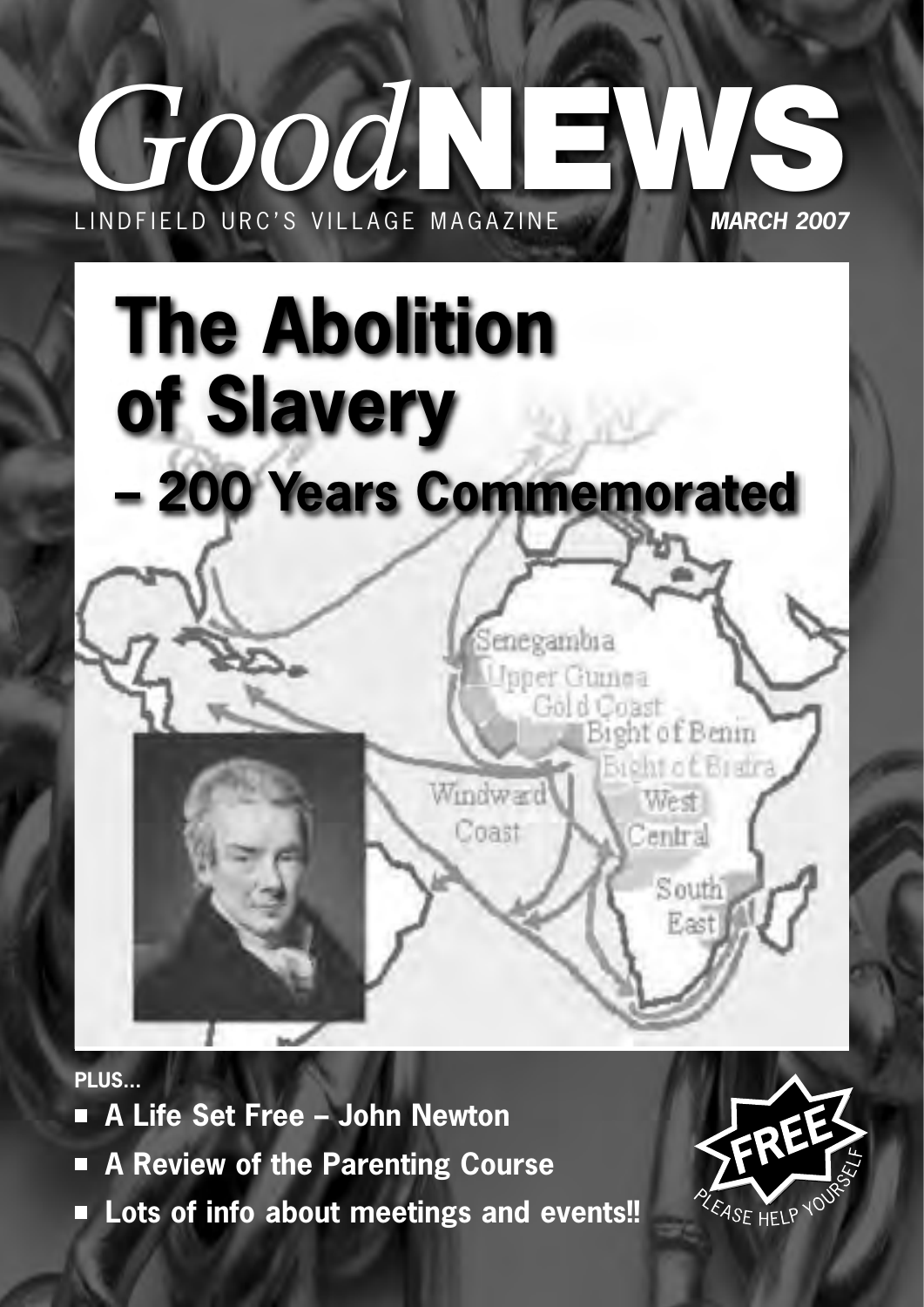

House of Commons, 1806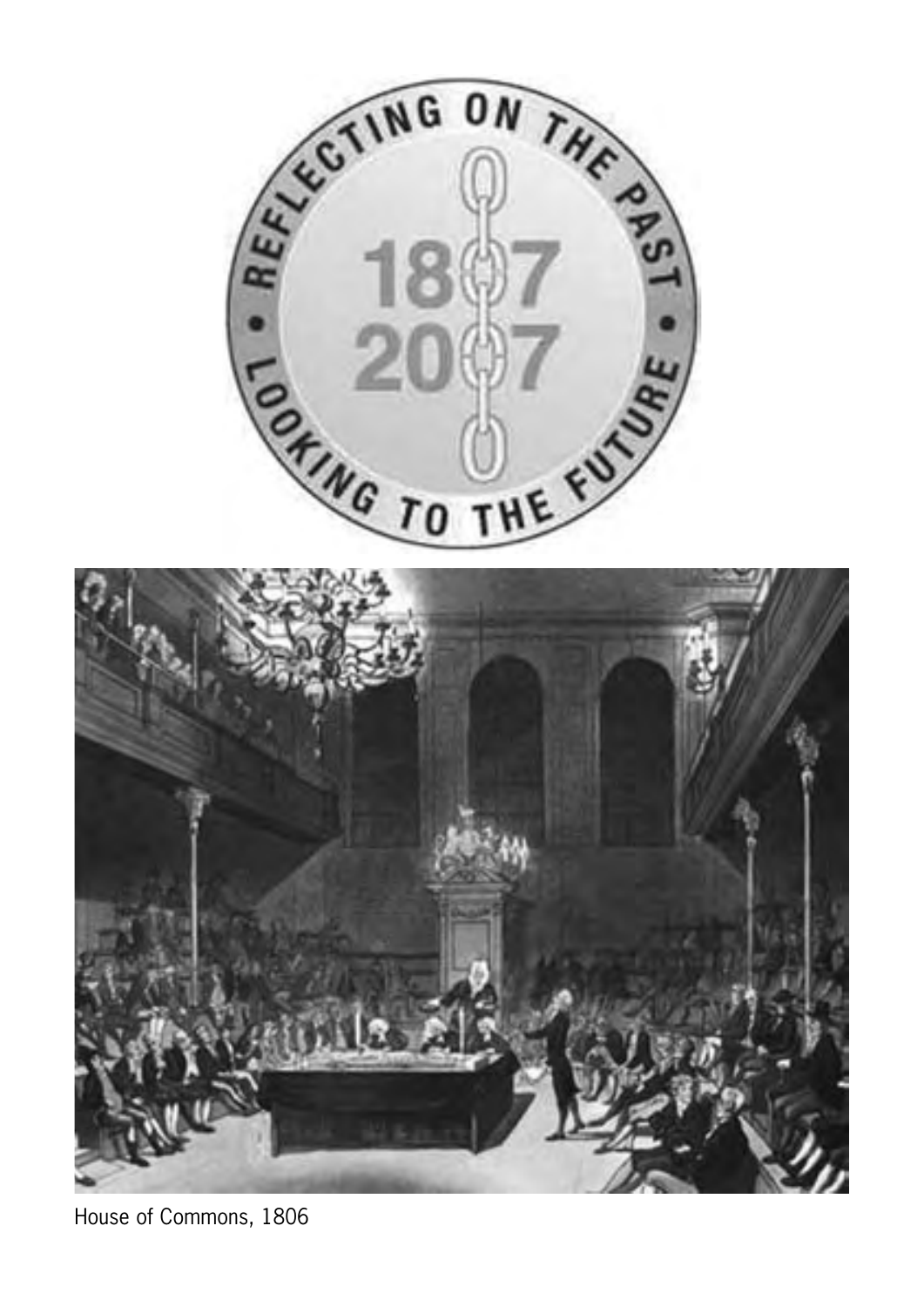## *Dear Friends...*



# Preparing for Easter

**There is a tale told of that great actor, Macready. An eminent preacher once said to him: "I wish you would explain to me something." "Well, what is it? I don't know that I can explain anything to a preacher."** 

"What is the reason for the difference between you and me? You are appearing before crowds night after night with fiction, and the crowds come wherever you go. I am preaching the essential and unchangeable truth, and I am not getting any crowd at all."

Macready's answer was this:" This is quite simple. I can tell you the difference between us. I present my fiction as though it were truth; you present your truth as though it were fiction."\*

As I write, we are mid way between Christmas and Easter, God's most decisive acts in history. Why send his son to be born a baby, to become a man and be crucified as a criminal on a cross? What is the resurrection about?

We need to be able to answer these questions clearly and with conviction. That is why we are continuing with our Sunday morning series on God's message of salvation. He did this for us. In March, we will be looking at the consequences of God's actions as they apply to our lives. If you are not sure where you fit in why not join us as we find out more? It would be good to see you.

*David Jones, Joint Secretary*

\*From a bundle of laughs J John and Mark Stibbes, Monarch Books.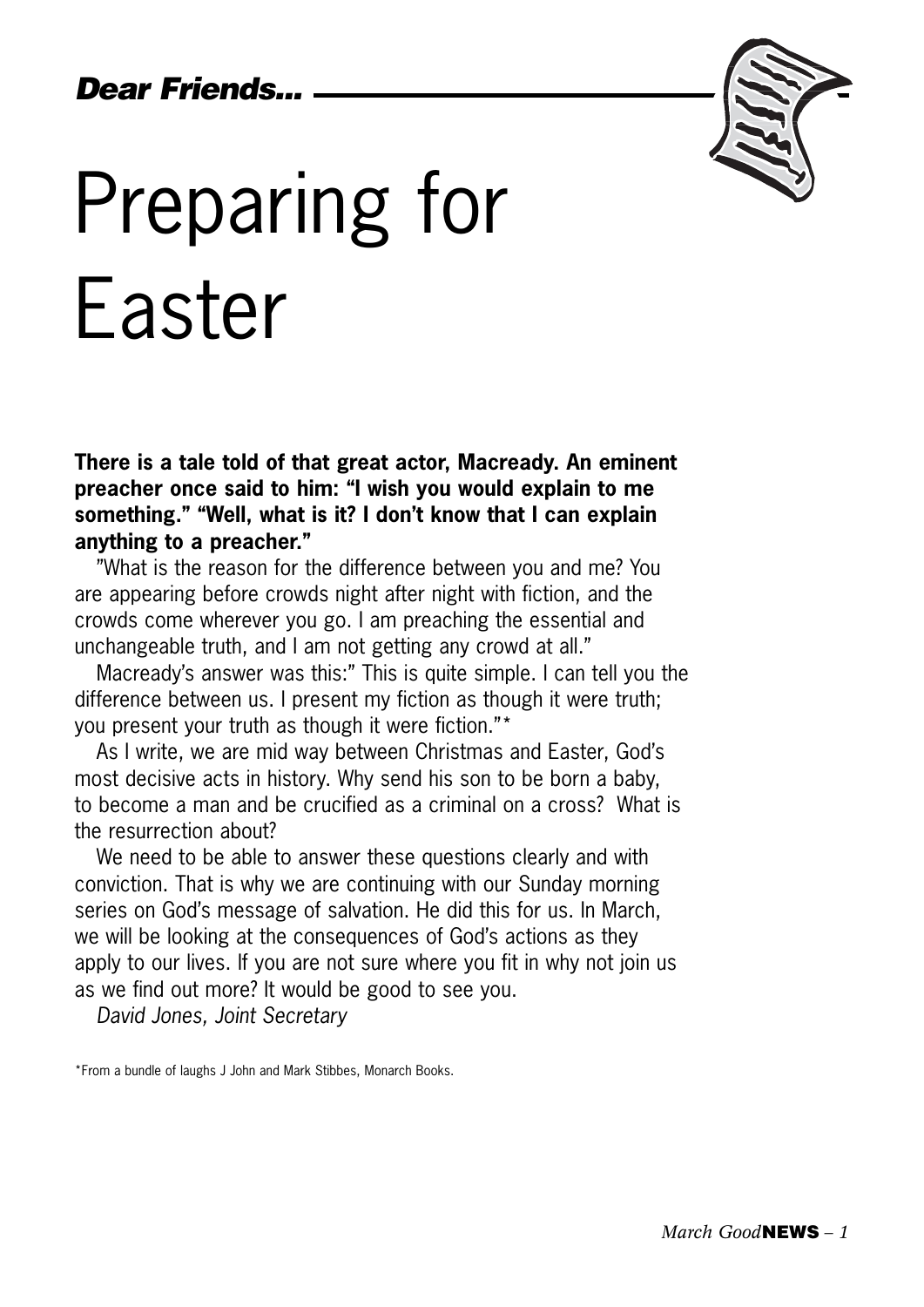# *Good***NEWS**

*This magazine is produced by: Lindfield United Reformed Church, 50 High Street, Lindfield, West Sussex RH16 2HL. © Lindfield URC 2007*

**Editorial Team:** Val Cookney (editor), Jonny Dew, Steven Farley, Jacqui Adams and Martin Hall. **Editorial Oversight / Proof-reading:** Hilary Shepherd **Printing:** Tom Burford & Sureprint Litho

## **Next copydate: Monday 12th March, 5pm.**

All contributions should be emailed to goodnews@lindfieldurc.org.uk, or hard copy placed in the 'GoodNEWS' pigeon hole at the rear of the church. Please ensure that you include your contact details, in case of query. You can contact Val Cookney on 01444 440029.

# **Directory**



**Minister:** Vacant at present

**Church Secretaries:**

Mrs Sue Waller 58 Queens Road, Haywards Heath, RH16 1EE Tel: 01444 455047 Email: susanwaller@lineone.net

Mr David Jones 13 William Allen Lane, Lindfield, RH16 2SA Tel: 01444 483037 Email: dlandfc13wal@talktalk.net

## **Church Treasurer and Accountant:**

Mrs. Eileen Jacques, 23 Canton House, Great Heathmead, Haywards Heath. RH16 1FD

*A list of serving Elders can be found in Who's Who?*

## *Editorial*

**Doesn't a month go quickly! It's time again to have a quick whiz through the insides of a magazine!**

So what should be drawn to your attention? Do have a good read of the article commemorating the Abolition of Slavery. This is such an important event in terms of shaping Global Social History.

There is a budding new feature for the Good News which will occur from time to time and that is talking to our Flower ladies. This month Martin chats to Betty Billins.

It is good to read Becky's thoughts on the recent Parenting Course as well.

Looking at the articles etc that have come through this month there is a definite theme emerging and that is of meetings and events. You may want to have your diary or PDA (whatever that is) beside you as you read this edition! Go to all the meetings and events and some of you will be busy indeed.

This isn't everything but if I mentioned everything where would be the fun in that, So do read on…..

*Val, editor*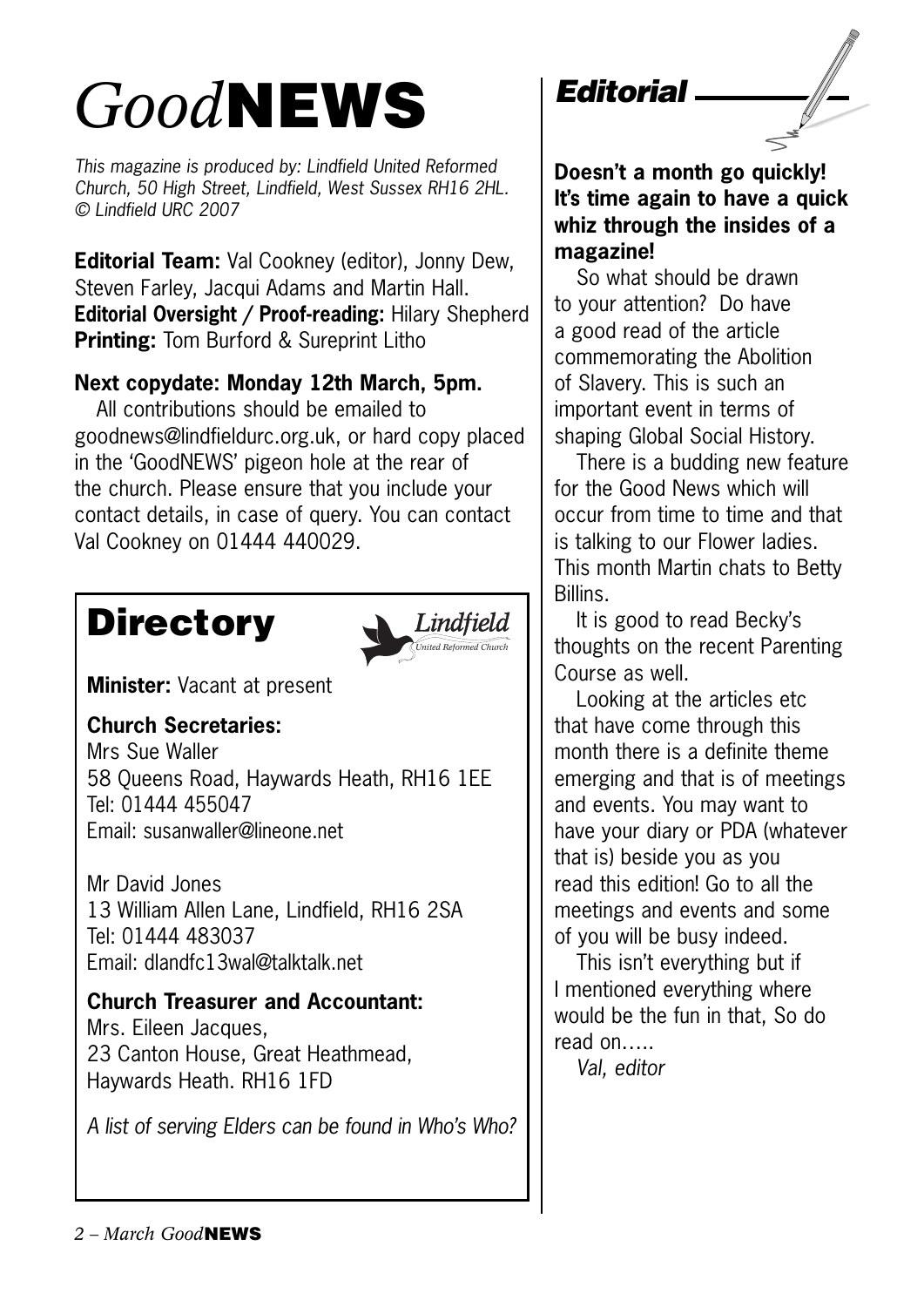| <b>Prayer Diary</b> |                                                                                                                             |  |  |  |
|---------------------|-----------------------------------------------------------------------------------------------------------------------------|--|--|--|
| <b>SUN</b>          | Pray for the Holy Spirit to anoint our worship, inspire                                                                     |  |  |  |
|                     | those who preach and encourage those who lead.                                                                              |  |  |  |
| <b>MON</b>          | Remember our mission focus this month, 'Mercy Ships', and ask<br>God to bring help to those in need through their ministry. |  |  |  |
| TUE                 | Uphold the other churches in our locality, praying that all be<br>walking in the truth of God's love.                       |  |  |  |
|                     | Ask God to help us work more closely together with other<br>WED<br>churches in this part of mid-Sussex.                     |  |  |  |
| <b>THUR</b>         | Continue to pray for the Saltworkz Café - that the ministry there<br>may meet spiritual as well as physical needs.          |  |  |  |
| FRI                 | Pray for the UR churches in Eastbourne, Hastings, Bexhill,<br>Alfriston and the United Church at Crowborough.               |  |  |  |
|                     | Ask that God would change lives as the 'Street Mate' team works<br>amongst the youth on our streets and open spaces.        |  |  |  |

# **Prayer** *FOCUS*

**Two special topics for prayer this month, one from the Bible Society and the other somewhat closer to home.**

**The Bible Society** asks us to pray for its work in Panama. Many girls there are caught up in prostitution, and drugs and knife related crimes are two other areas of concern, not just among adults but children and young people as well. Many churches there are being supported by the Bible Society who is providing 60,000 scriptures in various formats. It is hoped that through reading God's Word – along with planned counselling, study groups and vocational training – working girls and other youngsters at risk will come to know Jesus and will have the opportunity to transform their lives. Especially pray for funds to be available to enable this work to be extended, and for good relations between the Bible Society in Panama, the churches and Ministry of Health.

Keeping with the young people's theme, there are many children and youngsters in our own area who have no chance of knowing about Jesus unless churches like ours give them the opportunity. **The Boys' Brigade, Zest, Zest Plus and Power Source** are doing a great job, but there continues to be a very urgent need for more staff and helpers in all these areas. Pray that God will touch those who have the gifting to serve Him in this way. Please prayerfully consider whether you could offer help, even if only on an occasional basis.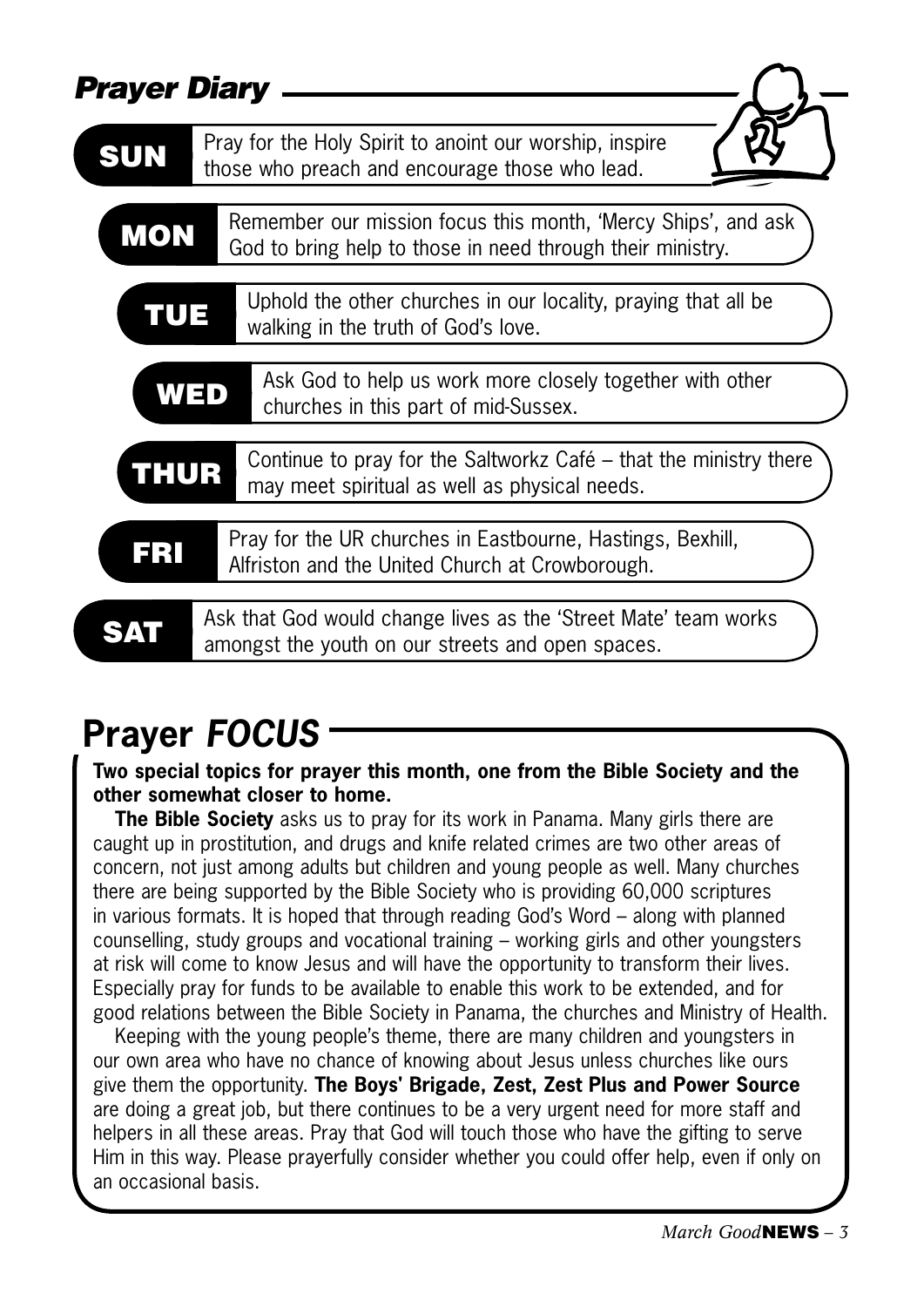# March 2007 – A Landmark Anniversary

**March 25th would not usually be a day that carries great significance but this year marks a special anniversary, an anniversary which is also being used as a way of raising awareness of the continuing problem of slavery.**

Although slavery had been a feature of human life since at least as early as 2,600 B.C in Egypt, it didn't become a European trade until late fifteenth century. It did not take Britain long to cash in on the lucrative trade in human beings. Ships left Britain from ports like Liverpool and Bristol transporting items such as firearms, gunpowder, metals, alcohol and knives.

The slaves were then packed like sardines into the slave ships, so that they could hardly move. Often they were chained down, they were allowed little exercise and they were kept in unbearable conditions in the hold of the ship. By the middle of the eighteenth century British ships were carrying about 50,000 slaves a year.

The slaves sailed from Africa across the Atlantic. Many slaves didn't survive the journey but those who did were taken to shore and were sold to plantation owners in the West Indies where they spent the rest of their lives working to produce goods like cotton, tobacco, sugar cane and coffee. These slave-produced goods were then shipped back to Britain where they were manufactured and then either sold domestically or exported again at a vast profit. The slave trade brought in huge amounts of money to Britain, and few people even knew what was going on in the plantations, let alone cared. It is estimated that in all, between 9 and 12 million Africans were shipped to work on the plantations between the mid

*4 – March Good***NEWS**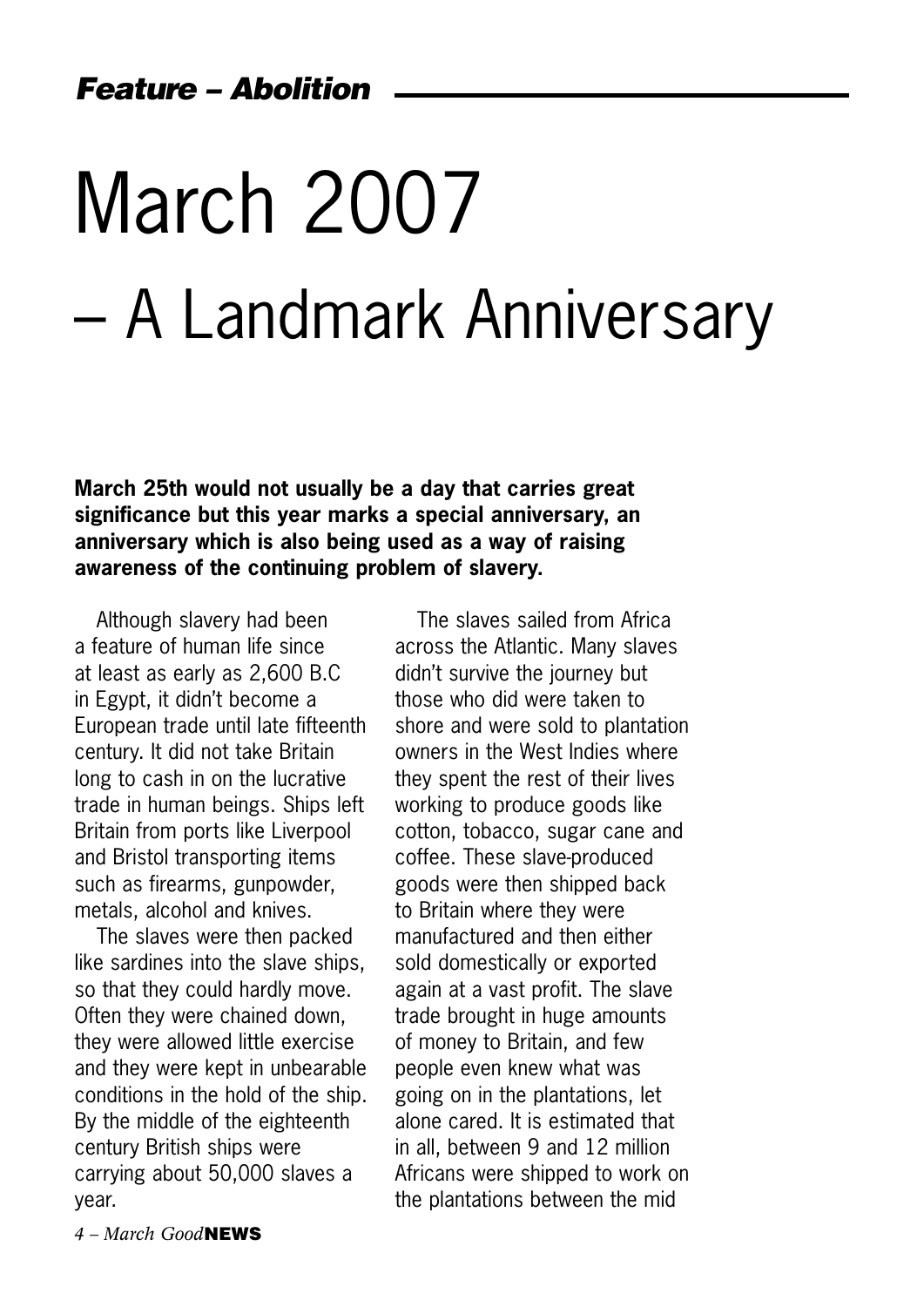

15th and mid 19th centuries.

The anti-slavery movement was an attempt to end the trade in 1787 and consisted of a committee of twelve. Two members of this committee were Thomas Clarkson and Granville Sharp. These men in particular went to great lengths to collect evidence, finding out precisely how little space was given to slaves on the ships and similar details. They began to publish information in the hope of stirring public opinion. This movement did have support from certain members of parliament, but ending the trade was not in the interest of the economy. One of the main spokesmen in parliament was William Wilberforce; he was a deeply religious English MP who took an interest in social reform, notably the improvement of factory conditions in Britain. Thomas Clarkson had a big influence on Wilberforce and it was Clarkson

who managed to persuade Wilberforce to lobby for the abolition of the slave trade.

Abolition of the trade was postponed in 1793 after Britain went to war with France after the French Revolution. However, through this period Wilberforce regularly continued to propose legislation for abolition. His case was very strong and the evils of the trade were generally admitted. In 1807 the slave trade in the British colonies was abolished and it became illegal to carry slaves in British ships. Even though this was a big step, it was in fact only the beginning; the ultimate aim was the abolition of slavery itself.

The campaign to abolish slavery continued in Britain. Wilberforce and his team held meetings all over the country to try to persuade people that abolition should be supported. They discovered that many people were unaware of the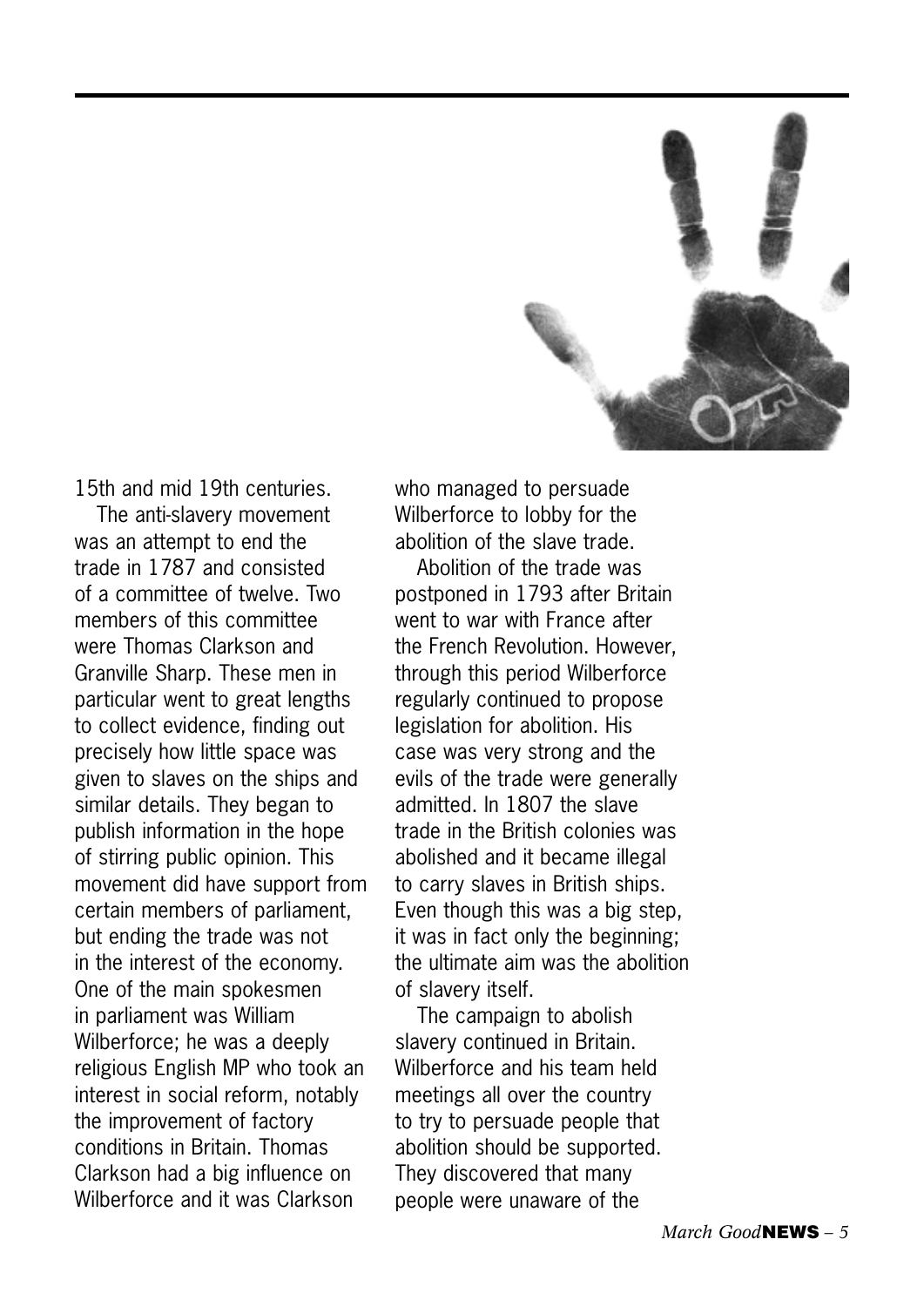horrors of slavery and that others were not interested in something which happened thousands of miles away.

The mood in Britain towards the problem did begin to change and the antislavery campaign gathered momentum. In 1833 Wilberforce's efforts were finally rewarded when the Abolition of Slavery Act was passed. Wilberforce, on his death-bed, was informed of the passing of the Act in the nick of time.

The main terms of the Act were:

- All slaves under the age of six were to be freed immediately
- Slaves over the age of six were to remain as part slave and part free for a further four years. In that time they would have to be paid a wage for the work they did in the quarter of the week when they were "free"
- The government agreed to provide £20 million in compensation to the slaveowners who had lost their "property."

In the West Indies the economic results of the Act were disastrous. The islands depended on the sugar trade which in turn depended on slave labour. Ultimately, the planters

were unable to make the West Indies the thriving centres of trade which they had been in the eighteenth century. However, a moral victory had been won and the 1833 Act marked the beginning of the end of slavery in the New World.

Even though this year marks the 200th anniversary of the Abolition of Slavery Act, slavery still presents a problem in the present day, existing in many forms. 'Stop The Traffik' is a project which coincides with the anniversary and aims to raise awareness of the global problem of human trafficking; the project culminates with Freedom Day on the 25th of March.

Further information on 'Stop the Traffik' can be found by visiting **www.stopthetraffik.org** *Jonny Drew*



*6 – March Good***NEWS**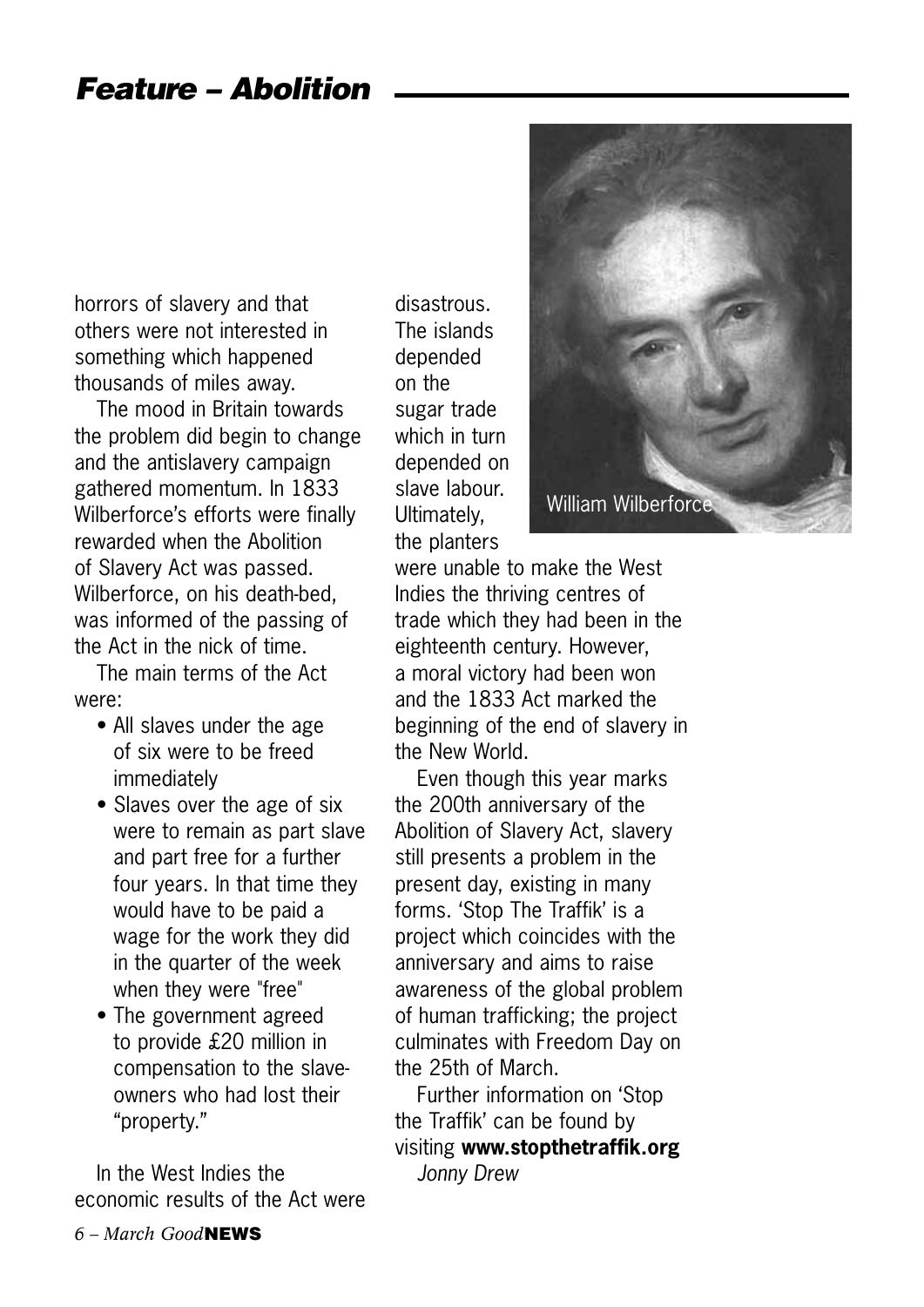

# A Life Set Free

### **Amazing Grace – How sweet the sound that saved a wretch like me! I once was lost but now am found; was blind but now I see.**

These words were written by a man who described himself as "an infidel and libertine". John Newton, before his conversion, was a man who lived for self-gratification and excess believing himself to be free from restraints and obligations. It was only during a fierce storm when he cried out to God to save his ship that it began to dawn on him that he was the one who was enslaved even though he was the captain of a Slave ship. Over the subsequent months after the storm he came to understand that he needed to be set free by "the rich mercy of our Lord and Saviour Jesus Christ" and to be " preserved, restored and pardoned…" (taken from the inscription on John Newton's tombstone).

The hymn "Amazing Grace" was originally entitled 'Faith's Review". Newton wrote this hymn years after his conversion as a review of his faith. It shows that he hadn't lost the wonder and joy of knowing that in spite of all he had done and been he was set free and kept safe by the amazing Grace of God.

The Lord has promised good to me, His word my hope secures; He will my shield and portion be, As long as life endures.

The words of this hymn are so familiar to us that we can often sing them without understanding the depth of gratitude that John Newton felt as he wrote them. Do we sing them as an expression of a life set free by the Amazing Grace of God?

*...continued overleaf*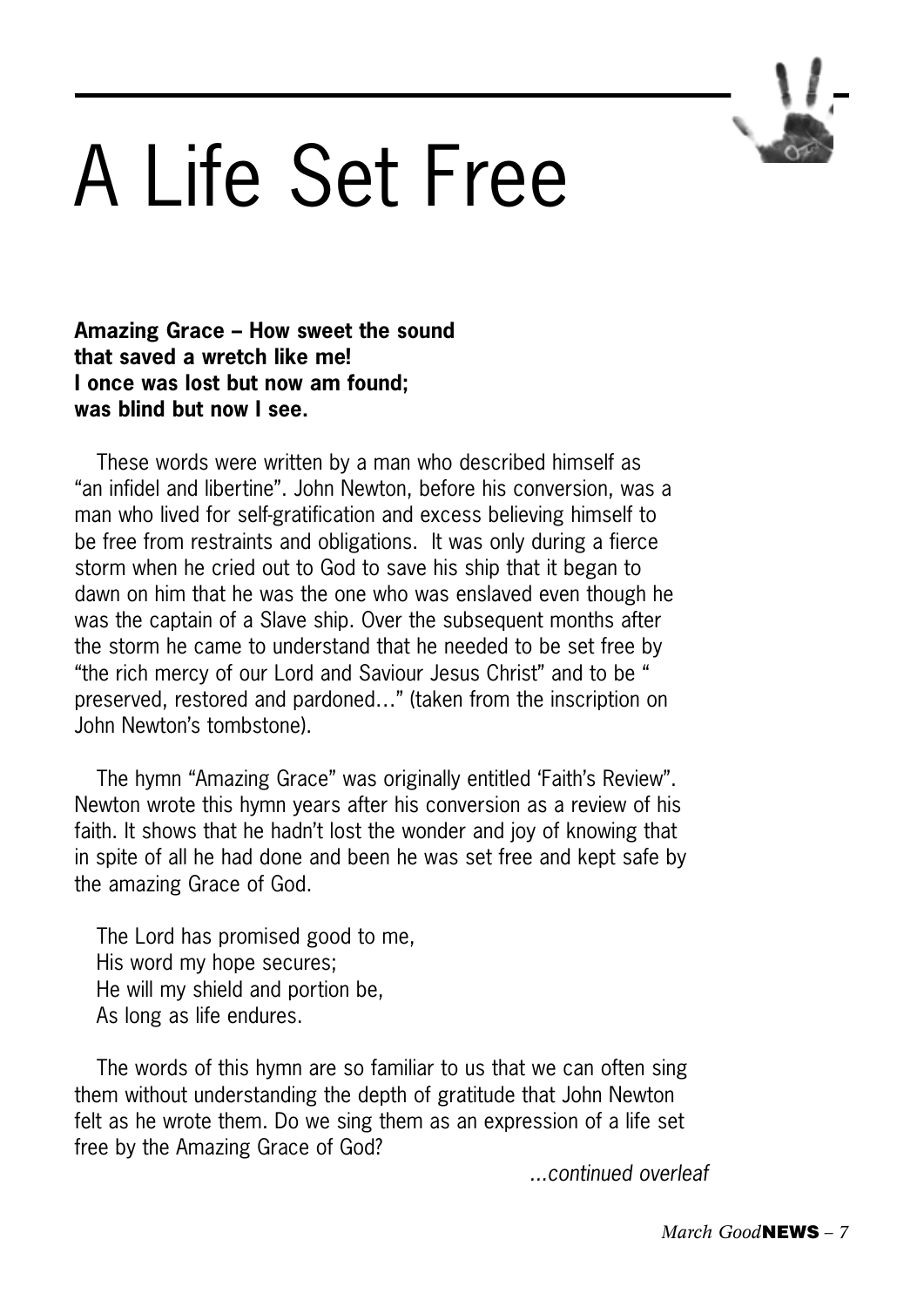

Amazing Grace! How sweet the sound! That saved a wretch like me! I once was lost, but now am found Was blind but now I see.

'Twas grace that taught my heart to fear. And grace my fears relieved; How precious did that grace appear The hour I first believed!

Through many dangers, toils and snares I have already come. 'Tis grace hath brought me safe thus far, And grace will lead me home!

The Lord has promised good to me, His word my hope secures; He will my shield and portion be, As long as life endures.

Yes, when this flesh and heart shall fail, And mortal life shall cease; I shall possess within the veil, A life of joy and peace!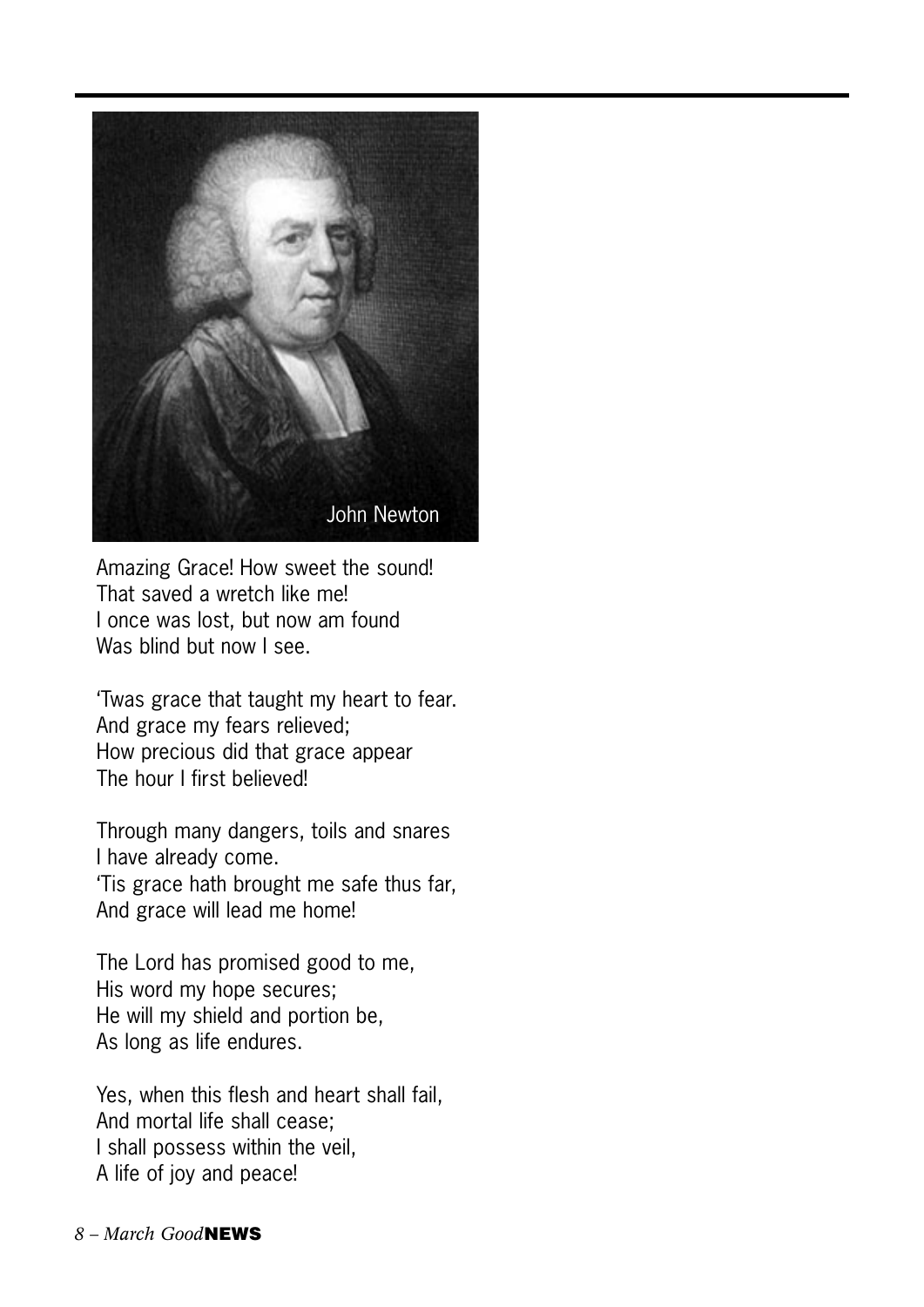# Women's World Day of Prayer

**The service this year is on Friday 2nd March, at All Saints parish Church, at 1.30pm. It has been prepared by the Christian Women of Paraguay. The Speaker is Mrs. Jean Gardiner.**

There will be a crèche, and refreshments will be served after the service.

This is a wonderful opportunity for women all over the world to worship together, and here in Lindfield we extend a very warm welcome to all

*Winifred Scopes*

# Royal British Legion Women's Section

### **St Patrick's Day**

Coffee morning 10am – 12pm in the Jubilee Room, King Edward Hall Entrance 50p – including coffee/tea *Betty Billins*

# **The**

# Fellowship

### **The meeting this month is on Wednesday 28th March, at 2.45pm.**

Our speaker is Stuart Dew, and his subject is "Fast Justice". This should be a most interesting afternoon, and we look forward to welcoming all, whether regular members or visitors. There will be the usual 'Bring and Buy' stall. *Winifred Scopes*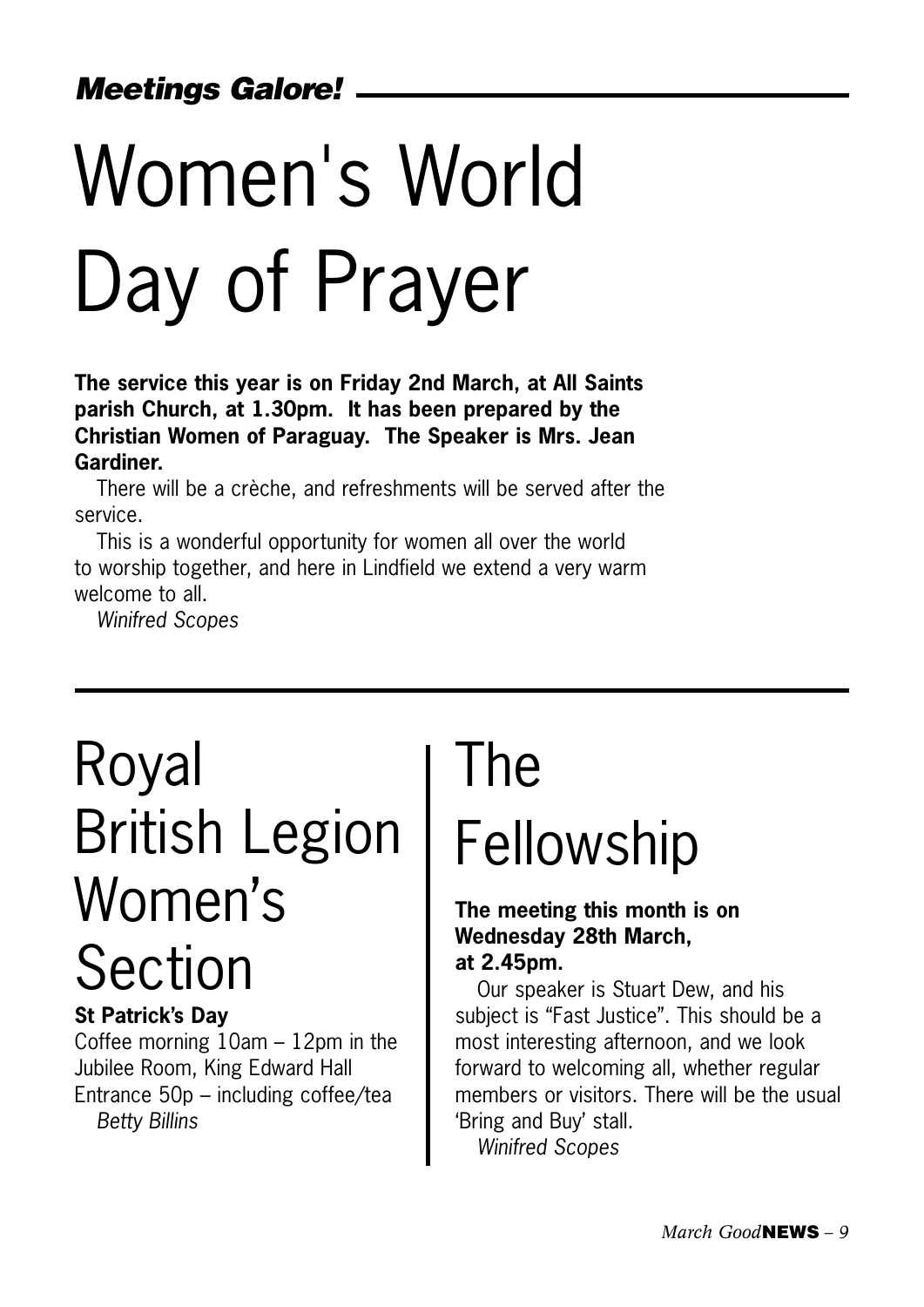| 1st<br>Thursday   |                             | House Groups                                                            | <b>8th</b><br>Sunday                                                     |                    | 10.30am Service with Tim<br>Griffiths                         |
|-------------------|-----------------------------|-------------------------------------------------------------------------|--------------------------------------------------------------------------|--------------------|---------------------------------------------------------------|
| 3rd<br>Saturday   | $8.45 -$<br>9.30am          | <b>Prayer Meeting</b><br>at All Saints                                  |                                                                          | 6.30am             | <b>FAIR TRADE BETWEEN STALLS</b><br>Mike Gardiner             |
| 4th<br>Sunday     | 9.30am                      | Communion<br>Graeme Allan<br>Graeme Allan<br>Sharing Prayer &<br>Praise | 22nd<br>Thursday                                                         | 8.00pm             | Church Prayer<br>Meeting                                      |
|                   | 11.00am<br>6.30pm           |                                                                         | 24th<br>Saturday                                                         | $8.45 -$<br>9.30am | <b>Prayer Meeting</b><br>at All Saints                        |
| 8th<br>Thursday   | 8.00pm                      | <b>Church Meeting</b>                                                   | 25th<br>Sunday                                                           | 9.30am             | Overseas Mission                                              |
| 10th<br>Saturday  | $8.45 -$<br>9.30am          | <b>Prayer Meeting</b><br>at All Saints                                  |                                                                          | 11.00am            | Fellowship<br>Overseas Mission<br>Fellowship and<br>Communion |
| $1$ th<br>Sunday  | 9.30am<br>11.00am<br>6.30pm | Mike Gardiner<br>Mike Gardiner<br>Communion<br>in the round             | 27th<br>Tuesday                                                          | 6.30pm<br>2.45pm   | Steve Fisher from<br>Tonbridge<br>Afternoon<br>Fellowship     |
| 14th<br>Wednesday |                             | Lunch Fellowship                                                        | 28th                                                                     | 7.45pm             | In Touch                                                      |
| 15th<br>Thursday  |                             | House Groups                                                            | Wednesday 8.00pm<br>31st                                                 |                    | Elders' Meeting                                               |
| 16th<br>Friday    |                             | Lunch Fellowship                                                        | Saturday<br>$8.45 -$<br><b>Prayer Meeting</b><br>9.30am<br>at All Saints |                    |                                                               |
| 1 /th<br>Saturday | $8.45 -$<br>9.30am          | <b>Prayer Meeting</b><br>at All Saints                                  |                                                                          |                    |                                                               |
|                   |                             | OTHER LOCAL EVENTS LISTED ON BACK COVER                                 |                                                                          |                    |                                                               |

*10 – March Good***NEWS**

*March church diary*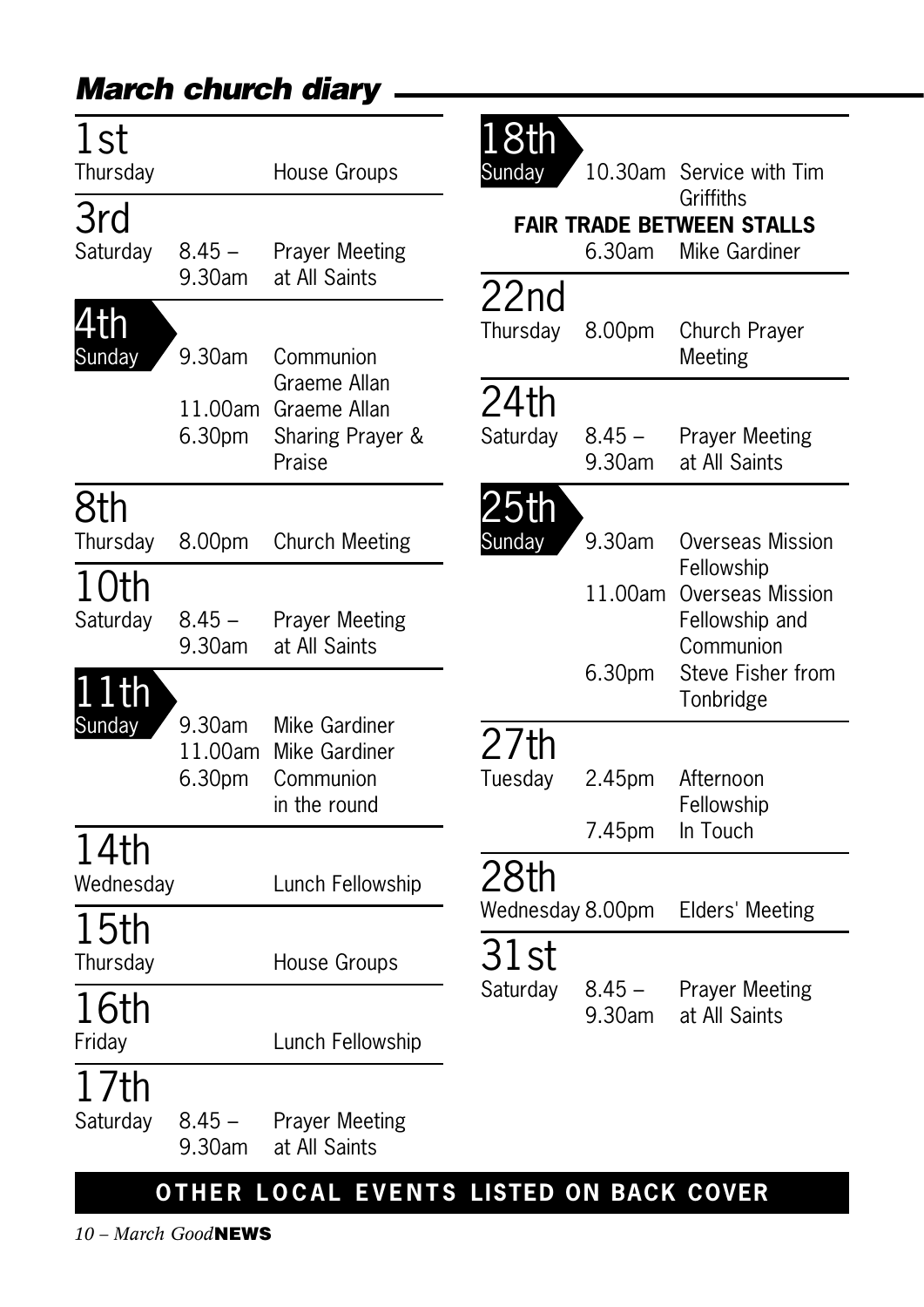# Sunday services explained...

The **9.30am service** is an opportunity for all age groups to join in a relaxed informal time. There is a crèche, and after about 20 minutes children and young people up to age 14 go out to their own groups on most Sundays.

**Coffee** is normally served between the morning services and after the evening one.

The **11.00am service** is usually more set and formal.

### At **6.30pm** it is sometimes a

celebration, sometimes a quieter ministry time and sometimes an open communion service or something quite different!

**Personal prayer** is available after every service. Prayer requests and brief statements of praise for answered prayer can be put in the red book on the concourse table. We can also offer personal prayer ministry at home or in hospital.

### We **do not take up an offering**

during the services, but all those wishing to give are invited to place a gift in one of the bowls at the doors before or after the service. Thank you.

Cassette **recordings of services** can be borrowed free from the church.



# **Flower Rota**

# **Distributing**

- **March** 4 Betty Billins Fiona Tingley
	-
- 11 Carol Marsh Sue Tester
	- -
	-

- 18 Audrey McKee Dorothy Forster
- 25 Zoe McQuillin Jacqueline Wood

#### **April**

- 1 Wedding Flowers Barbara Shepherd
- 8 Easter Sunday Easter Flowers – help required, please!
- 15 Anne Parker Iris Bingham
- 22 Angela Newnham Heather Swann
- 29 Serena Nathan Fiona Tingley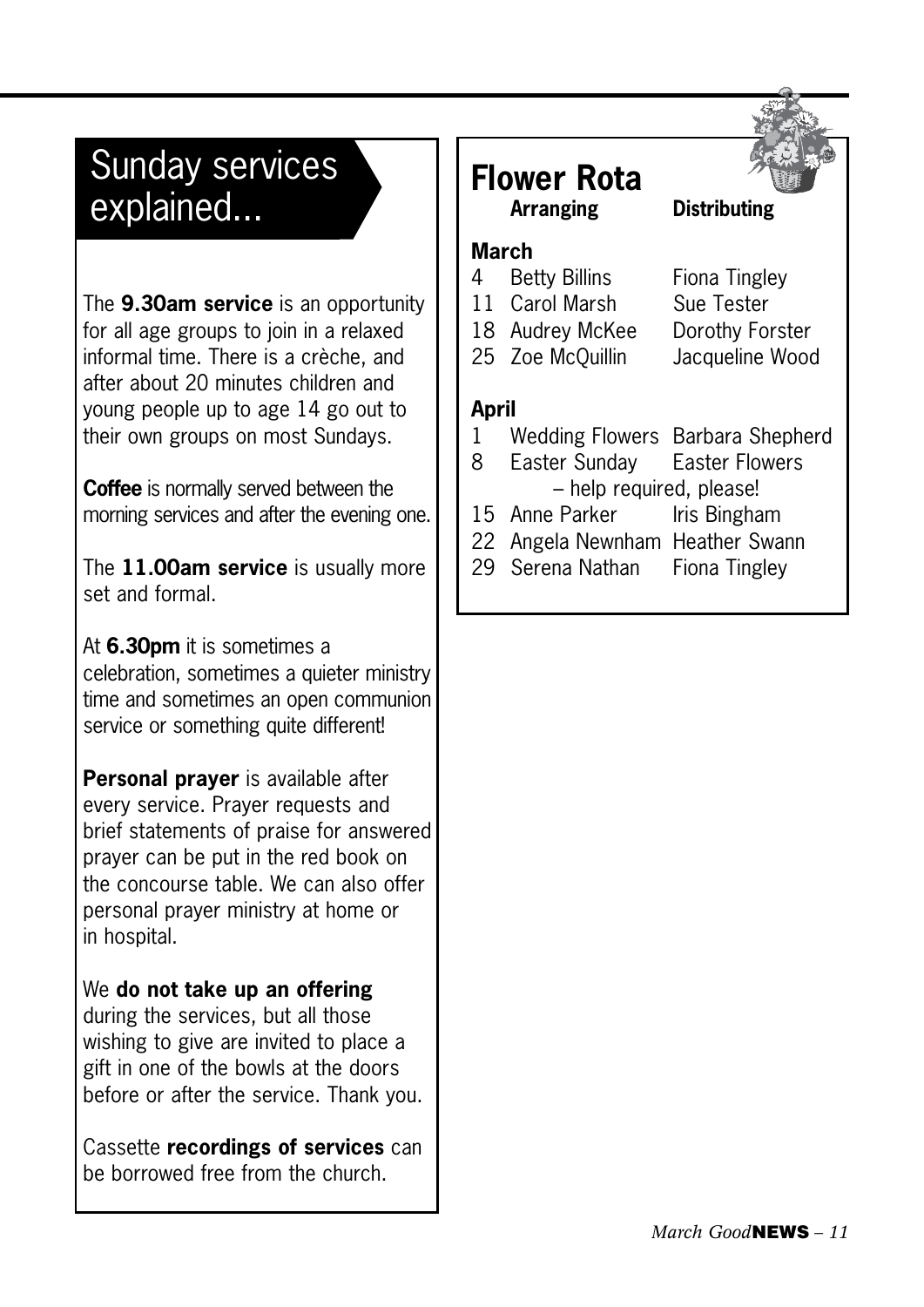## *Family News*

#### **Bereavement**

We extend our love and sympathy to the family and friends of **Evelyn Drew** who died recently. Evelyn has been a regular worshipper in our 11'clock congregation, and has attended the Lunches and the Fellowship. We thank God for her cheerfulness and gentle, kindly nature. She will be missed in many other areas of village life, too.

### **Congratulations**

Many congratulations to **Derrick and Gwen Hillman** who celebrate their Golden Wedding on March 16th.

# **Area Tearfund Support Meeting**

Lindfield Evangelical Free Church 7.30 for 8pm, 6th March

Join Ian Roberts, Tearfund's Regional Manager for the South East as he talks about Tearfund's campaign to make people aware that slavery still exists.

Be inspired by the work of Tearfund's partners such as the Cambodian Hope Organisation who are bringing help and hope to the victims of human trafficking.

Be encouraged that Christians are working together to raise awareness of slavery in the world today.

Poverty is the new slavery.



# Mid-Sussex Choir Spring Concert

This will take place at **St Wilfrid's Church** in **Haywards Heath** on the evening of **Saturday March 31st.** The programme is exciting with two very contrasting items: Rutter's "Feel the Spirit" (a cycle of spirituals for soloist, choir and orchestra), and Vivaldi's "Gloria" – always a popular piece with choir and audience alike. Please support the choir if you can, and give yourself an enjoyable evening in the bargain!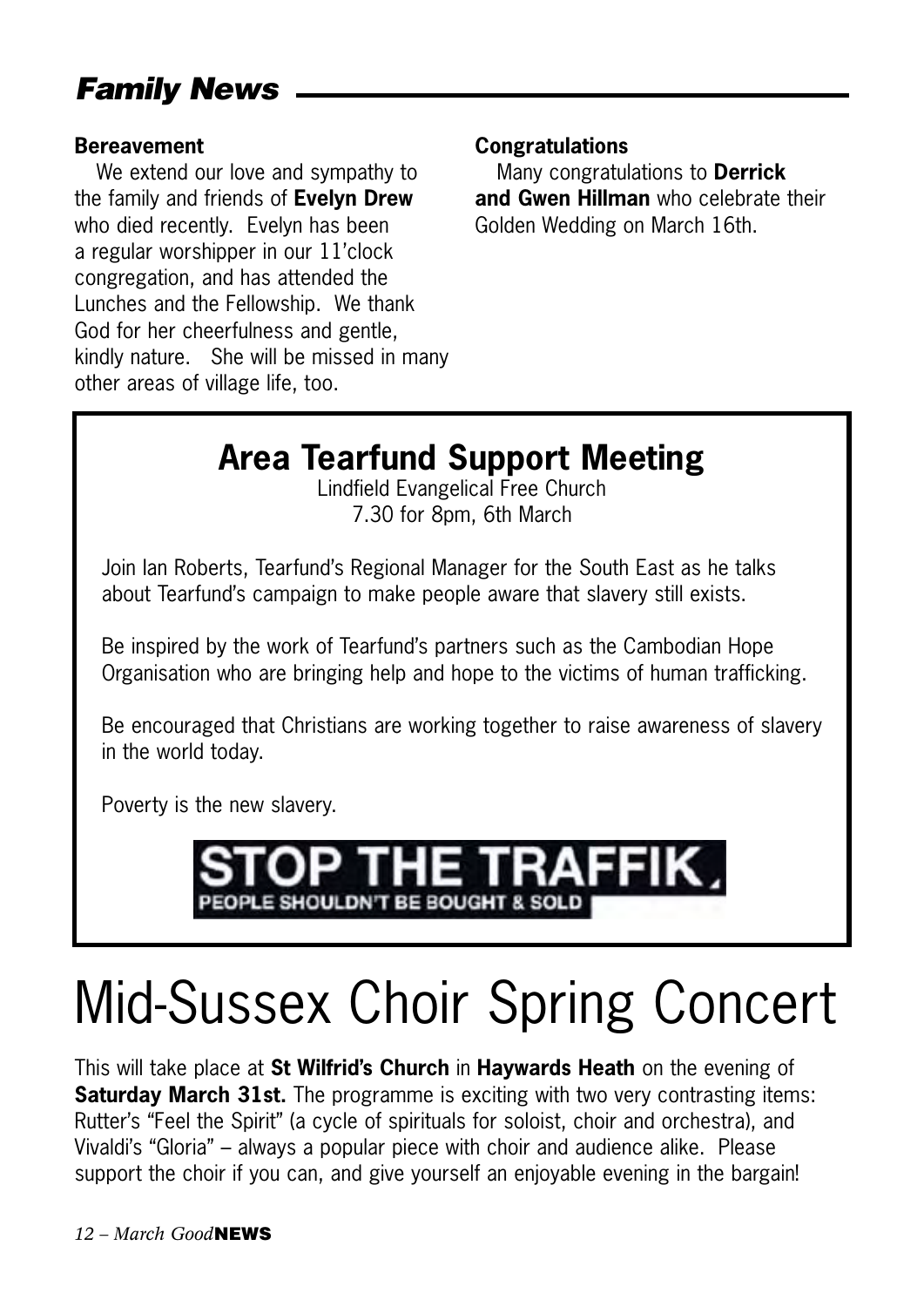# Reflections on the Parenting Course

**Having had a chance to reflect on the parenting course I feel it is only fair to share my thoughts with you. Lydia Goodchild and I were a little daunted when it was decided we should lead the parenting course. But with some prayer and twelve very keen mums we soon warmed to the idea. As the weeks went by it seemed to get a little easier.**

The twelve mums (all regular attendees of Stepping Stones and we even had a Dad join us one week) were all very keen to share their experiences. offer support to each other and learn from each other. One and a quarter hours was not really enough time each week and we could not have done it without the support of Zoe McQuillin and her team providing a crèche.

The course ended with the mums saying why couldn't we meet like this every week. I'm sure any mum would enjoy one and a quarter hours in a child free zone with tea, coffee and cake and a chance to talk about what it's really like to be a parent.

As parents, Lydia and I also found being part of the course valuable. I concluded the course by encouraging the mums to spend quality time with their children, something that isn't always easy in our busy lives. We have also been encouraged that one of the mums has started coming along to FAITH, a group which meets once a month.

*Becky Marlow*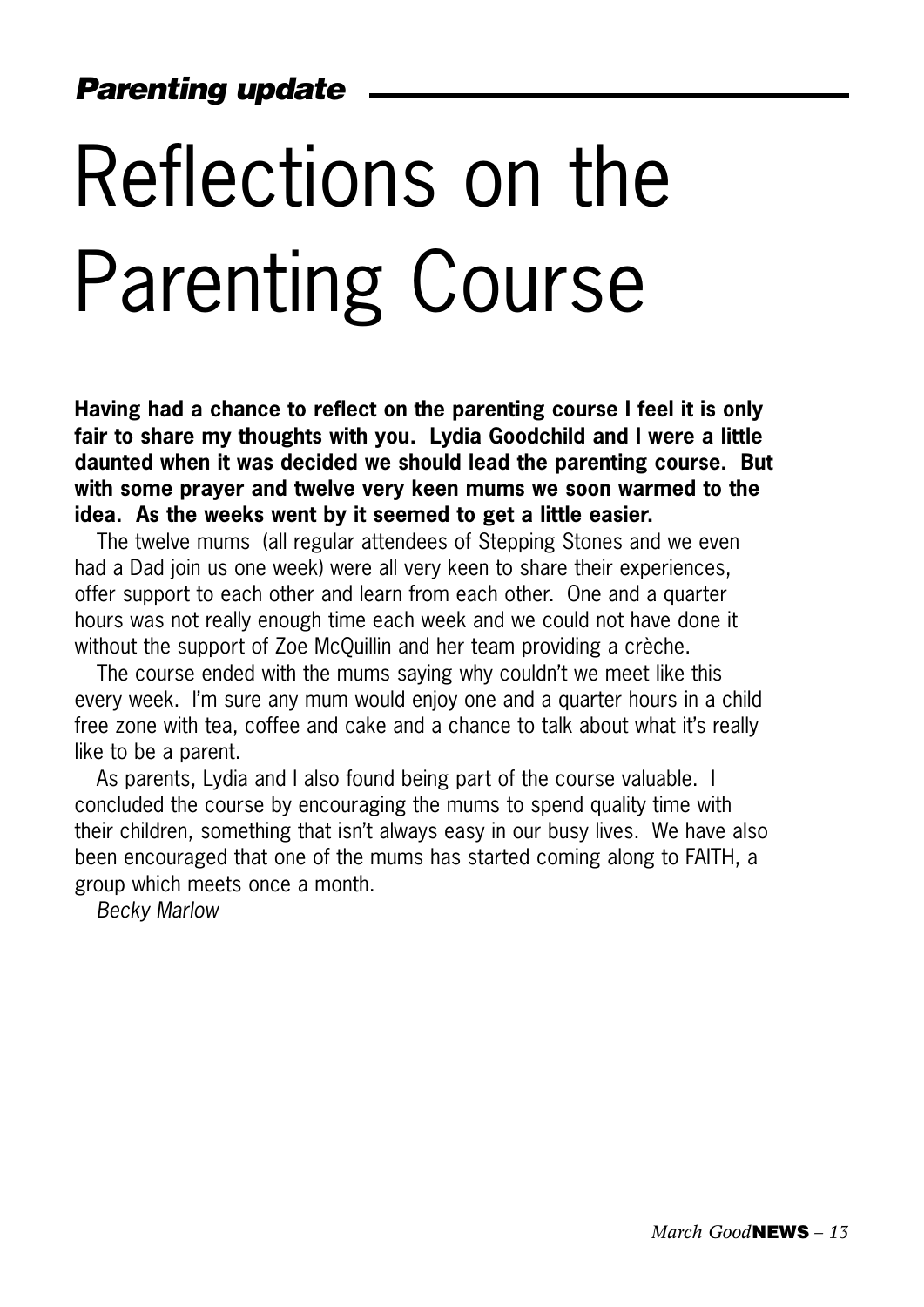## *BB report*

# Boys' Brigade

**All our sections are functioning well, with good attendance, a lively programme and a good spirit. Our Juniors are practising hard for the International Team Games – in which they did very well last year – while the Company Section is preparing for a drill competition and other events. Our Display is on Friday 27th April at 7pm; all are cordially invited to come and support the lads.**

We are desperately short of staff, and currently I have to run all three sections, Anchors, Juniors and Company Section. If any Christian person with a love for young people is attracted to the challenge of working with our Anchors or Juniors, please contact David Walters, Adrian Cookney (in his capacity as Youth Elder) or myself; I can promise you a most rewarding hour each week, with a delightful bunch of Boys! There is excellent programme material available.

This year sees the centenary of our friends the Scouts, and I reminded our local Scout friends – with whom we have a good relationship – that the Scout movement owed some of its inspiration to the Founder of The Boys' Brigade! Next year, 2008, is the 125th Anniversary of BB, and we're going to plan some commemoration of our own; we have much to celebrate – the BB is still alive and well, and is what it has always claimed to be: the best organisation for Boys!

*Geoffrey Cocksedge*

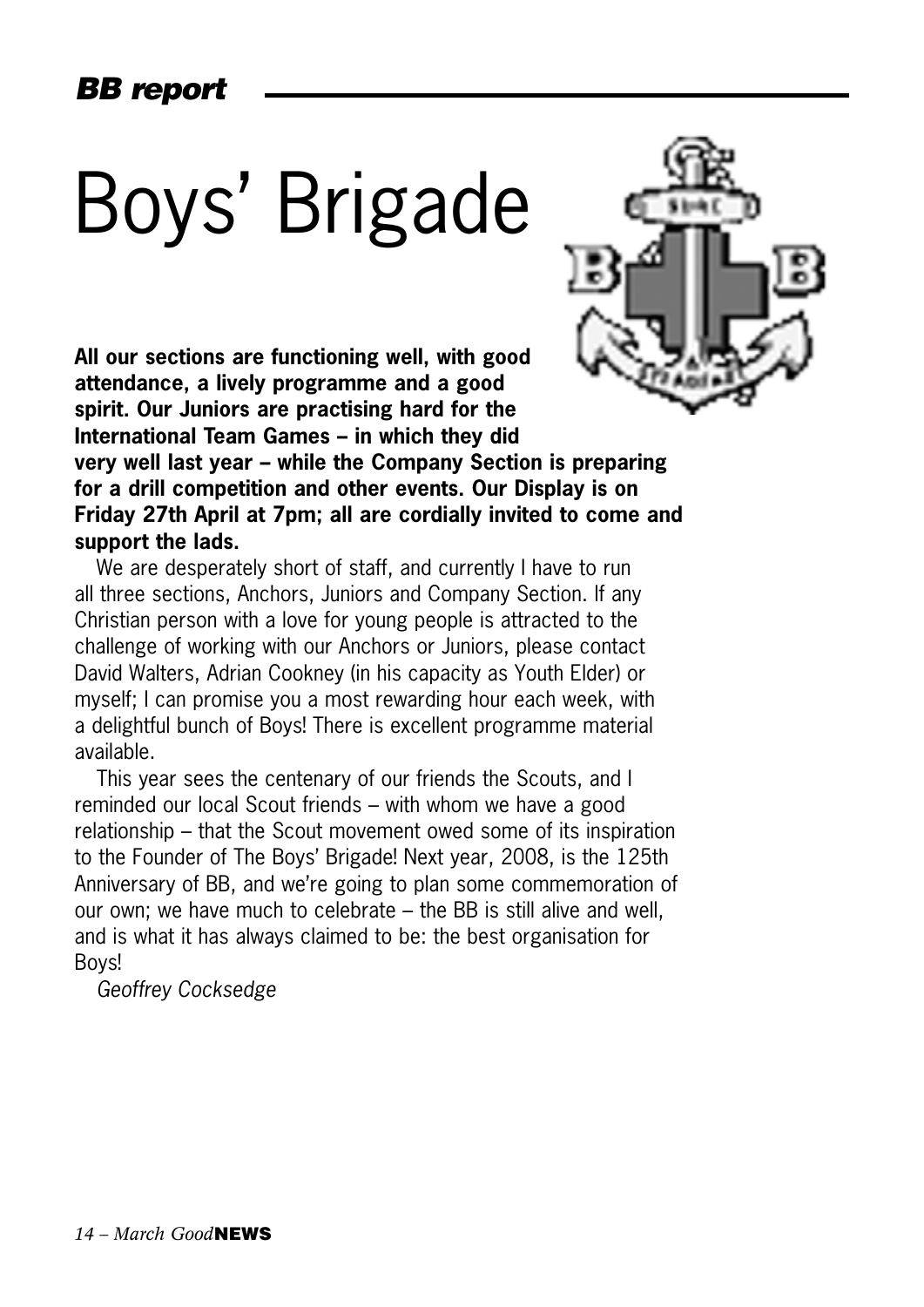## *Flower Ladies*

*In a new feature. Good News will be speaking to the unsung folk who beautify our church each week with flowers, shoots and leaves.* 

# Betty Billins

**Betty has been arranging flowers at LURC for over 30 years, since being asked to help out by Edna Gerardts who was short on assistance for a Harvest festival. There is a memorial plaque to Edna on the flower stand at the front of the church.** 

By coincidence, because the house doesn't come with the LURC Flower Rota Organiser's job, Betty and Roy are living in the same house in Meadow Drive that Edna lived in! Many of our congregation help by arranging flowers or providing money for them, particularly to remember special anniversaries of

loved ones. However, Betty is "definitely" keen to hear from anyone new who might like to help on the flower rota! The events that Betty most likes to arrange flowers for are, not surprisingly, weddings.

But she also loves to arrange the floral tributes for funerals, especially when she knows the person that everyone is gathering to say farewell to; "…it is a very personal and lovely way to remember that person….in the silence of the empty church with no-one else around, just the presence of God". When I asked Betty what her favourite flowers are she replied straight away, "Alstroemeria, for their colours and texture". I have to confess that I had



no idea what Alstroemeria were and had to look them up to find out that they are beautiful flowers like miniature lilies (sometimes called Peruvian lilies), with spotted or striped markings and

> very long-lasting in the vase (I can see why Betty likes them!), apparently named after Claus Alstroemer, a pupil of the great botanical classifier Linnaeus – now I know! Fortunately I had heard of Gerbera, Betty's least favoured flower, "…because you

never know what they are going to do!!". Thanks Betty, for all you have done over many years, bringing some of the beauty out there in the world into the Church for us to reflect on. While Betty is leaving the festivals for others to mastermind these days, she is still very active with church flowers, concentrating on the wedding arrangements that she loves. Look out for another flower arranger being featured soon! *Martin Hall*

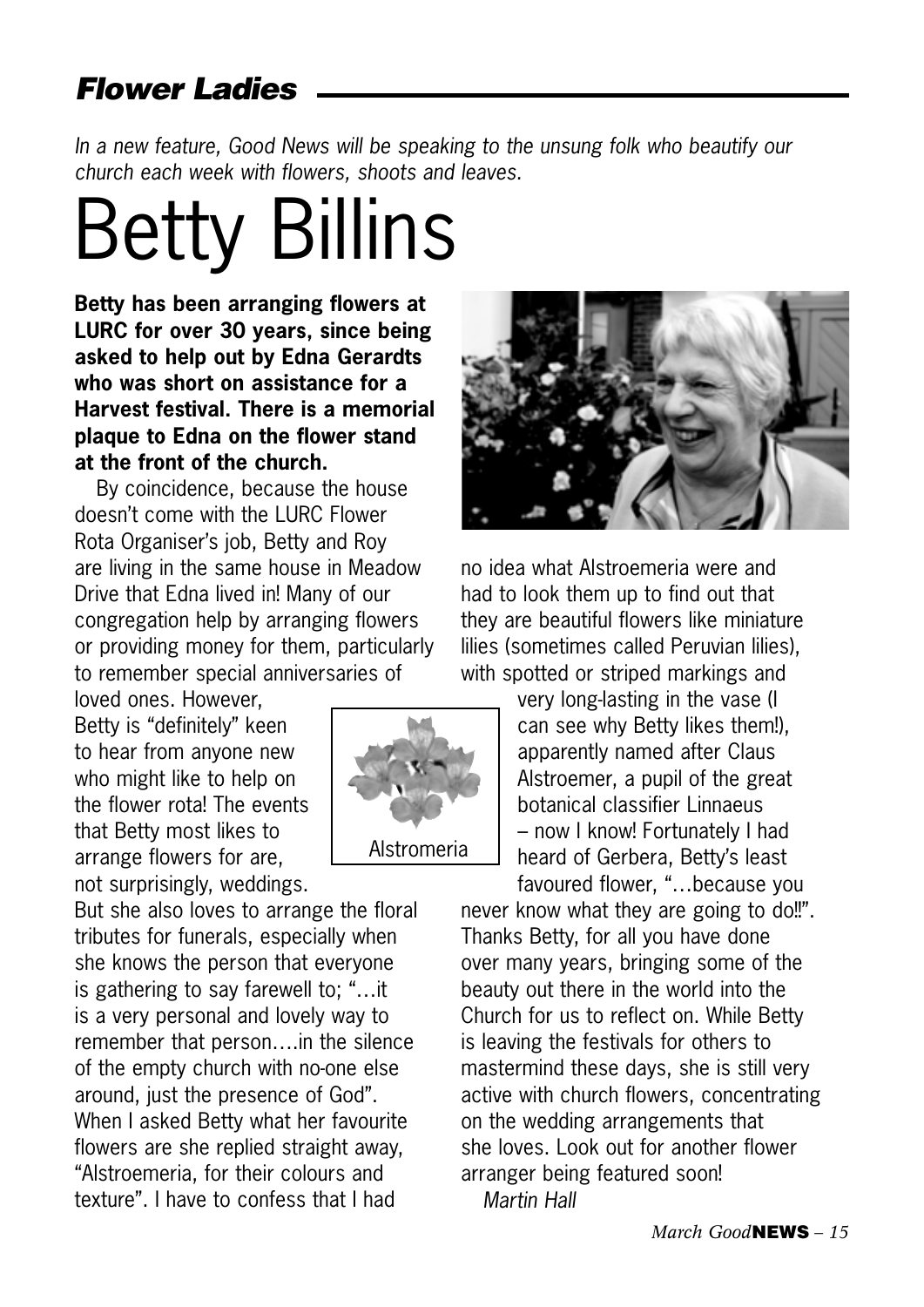# Turning Point

**Over the past two or three years we have supported Simon and Becky Lunt who are working with Operation Mobilisation Turning Point in London.** 

This month we are devoting our mission giving to the strategic ministry of Turning Point.

London is often described as the most cosmopolitan place on earth. It has also been called 'the political and economic centre of Islam in Europe and the Western world'. With 11.8 million people speaking more than 300 languages, London is certainly the most international city in the world.

**Its strategic importance!** OM Turning Point has helped thousands of people to share the love of God with Muslims, both in London and around the world. Throughout the history of this ministry, thousands have joined short-term outreach programmes in London and more than 500 people have completed one- and two-year training programmes. In partnership with others, OM Turning Point workers have established two bilingual churches.

**Its uniqueness!** For over 25 years OM Turning Point workers have shared the Gospel with Muslims in London. Their training programme is recognised both within OM and among other mission agencies as ideal preparation for those hoping to serve across the Muslim World.

#### **Three-fold Ministry Plan:**

- Short-term mission opportunities, church seminars and resources
- Training for long-term Muslim and cross-cultural contact
- Bi-lingual international church planting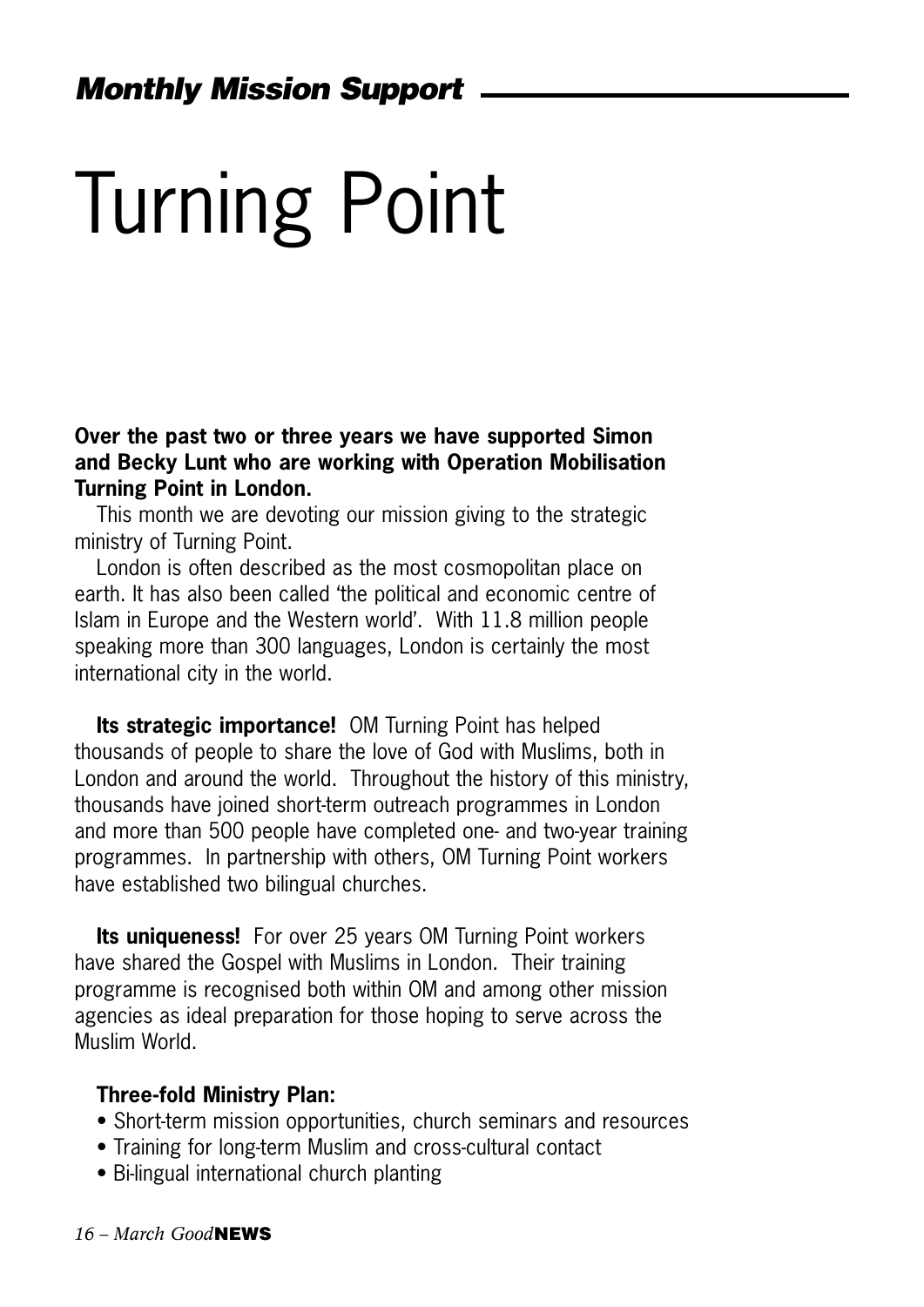### **Keep praying for:**

- The on-going outreach and training programmes
- More skilled volunteers, especially those with building and construction experience for short-term projects and year-long placements
- An increase in available funds to ensure the completion of the training and resource centre

More information about the ministry of OM Turning Point is on the missions display boards and table.

If you would like to give towards this work please use the special envelopes and place your gift in the offertory at any of the Sunday services. Please complete a Gift Aid Slip if appropriate.

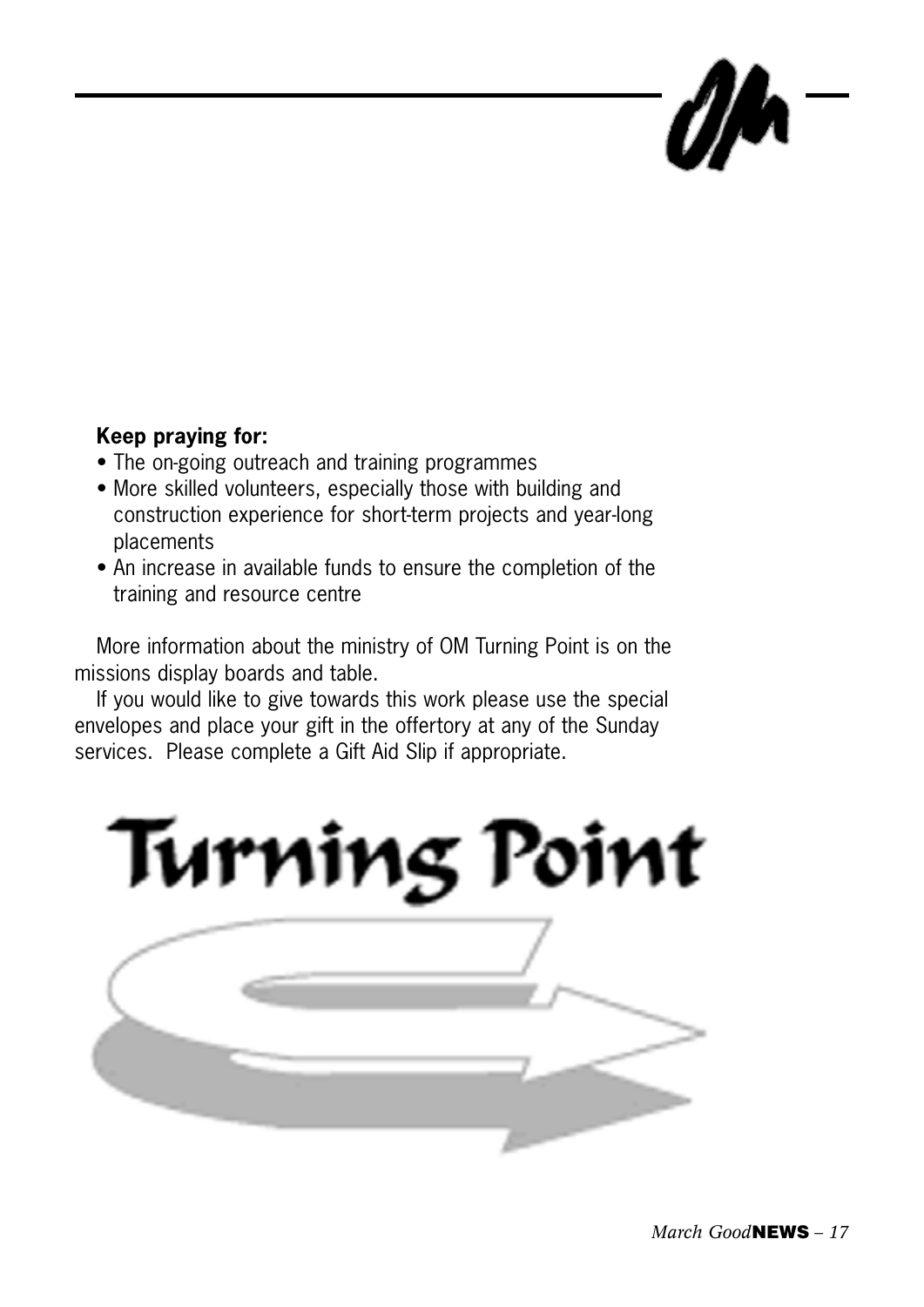# Read-a-verse

**In this new regular feature someone from our fellowship will share their best-loved or most precious verse from the Bible and tell us why. If you would like to contribute, please email a paragraph of explanation together with the verse to goodnews@lindfieldurc.org.uk**

## **Jer 29:11**

"For I know the plans I have for you," declares the Lord, "plans to prosper you and not harm you, plans to give you hope and a future."

I am not a person who has a "Favourite verse". Different verses are special at different times depending on the specific situation.

I do, however, find this verse in Jeremiah special and a great help on many occasions. It is so positive, straight to the point, leaving you in no

doubt. It is clear God knows exactly what He is doing in your life even if at times it doesn't always seem very clear to us. We have this verse displayed in a prominent position so I am reminded of it daily.

*David Walters*



**Saturday 3rd March, 10.30am to 12 noon** at Compton House

All Welcome!!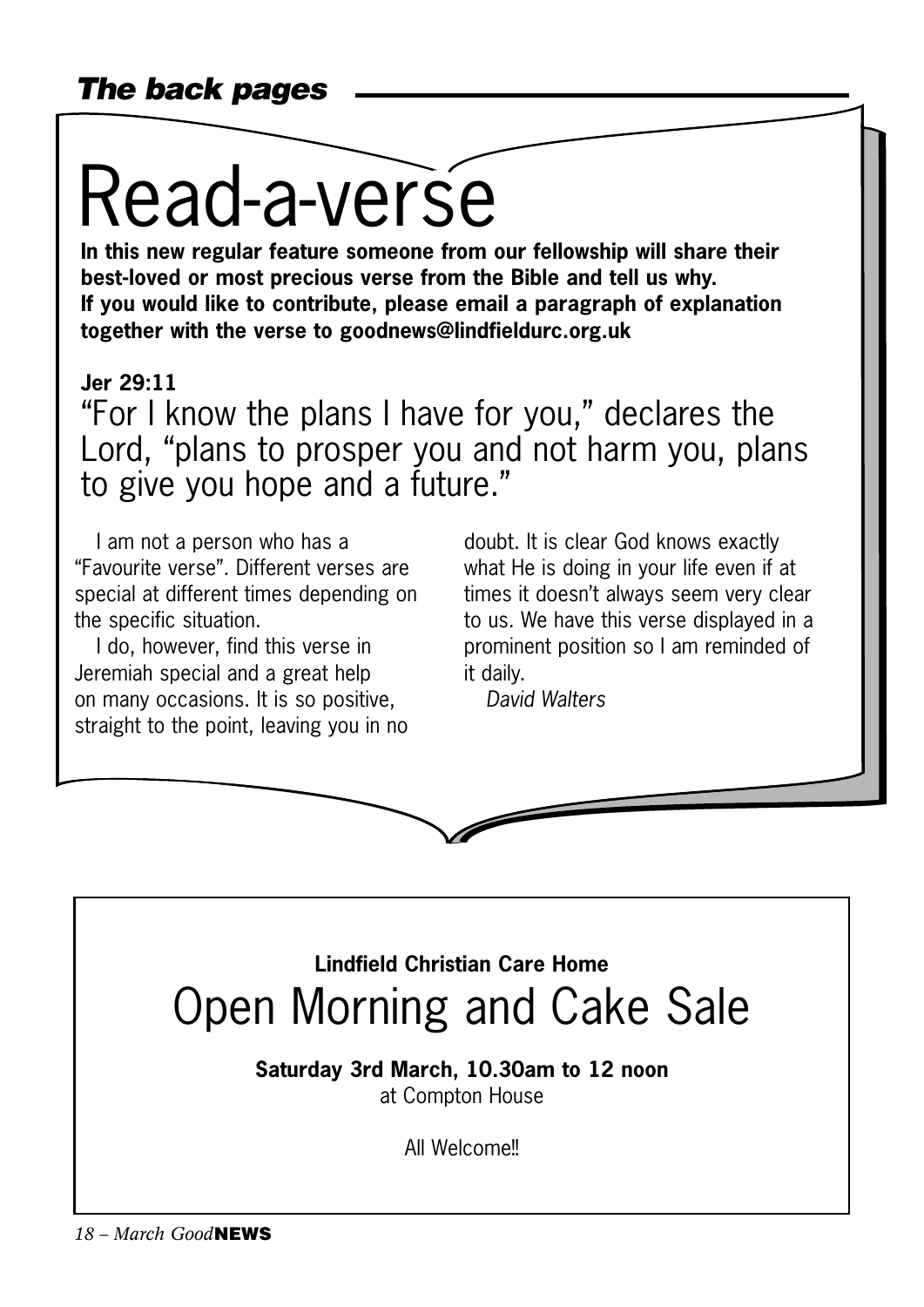## *The back pages*



#### **Hebrews 12 1a – 2b**

*"...let us throw off everything that hinders and the sin that so easily entangles, and let us run with perseverance the race marked out for us. Let us fix our eyes on Jesus...."*

#### **Off The Fence Trust**

Just to remind us all: the above registered charity which was founded on a Christian vision and driven by Christian values provides vital services to the most vulnerable and marginalised, and aims to make a difference by working in the four areas of homelessness, women at risk, education, and accommodation for young people at risk.

Firstly, a big thank you to everyone who has agreed to sponsor Adrian Cookney, Paul Young, the writer and the other thirty something runners who will be attempting to complete the Brighton 1⁄2 Marathon on the 18th February, a week hence from when this 'blog' is being written.

Adrian's training has increased to three times a week and up to 9 miles since the beginning of the year, and I have no doubt that he will be successful in completing the course – the only question mark is whether he can do that within two hours.

My training has gone OK-ish, but having been unable to train for three weeks in January due to illhealth, my chances of finishing in under two hours are slim, but by the time this 'blog' is published both our times and those of the other runners will be known.

Back on 21st January I had the pleasure to meet more than a dozen of those running for Off-The-Fence, most of whom had never run more than 4 or 6 miles at a time before, but were all determined to complete the 13.1 mile course on the 18th February (somehow), albeit I would expect their finishing times to vary from the quickest of 1 hour 40 minutes to a more leisurely 3 hours 'plus'.

There are more than 3,000 runners entered for the race, so Brighton sea-front will be 'packed' with runners/their families - Off-The-Fence intend to have a large banner near the pier (the race starts/finishes about 200 metres to the east of the pier) which hopefully will generate plenty of interest/ questions from many of the people there and, therefore, could provide a number of opportunities for evangelism.

Again, thanks for all the encouragement and support. *Ray Smith*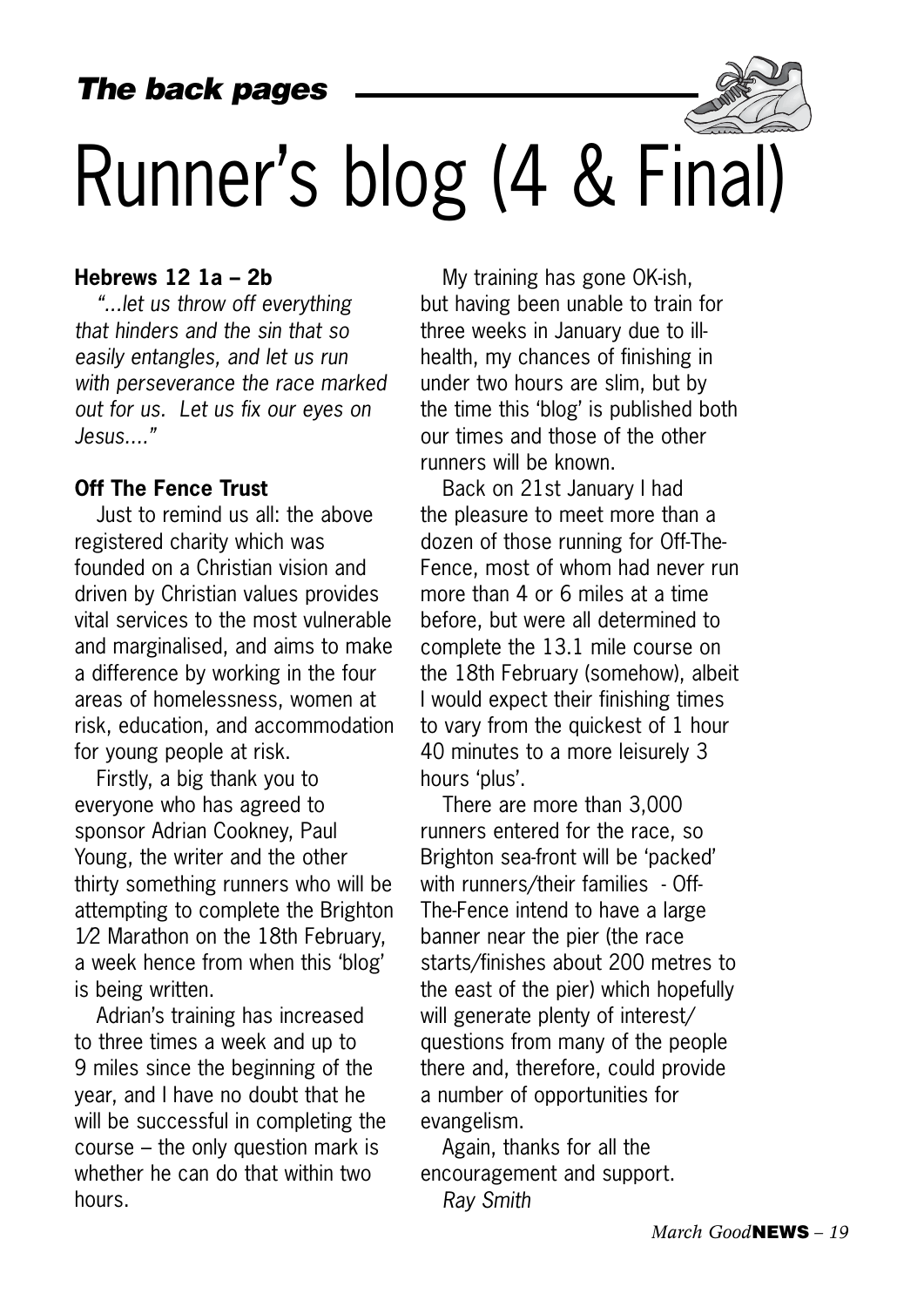# Talking news

## **I wonder if you may be able to help us please?**

We are a group of about sixty volunteers who record a free weekly news tape for blind and partially sighted local people each week. The first side of our tape is taken directly from that day's Mid-Sussex Times, while the second side is often of a more general interest, magazinetype format. At the moment we are actively seeking to recruit gentlemen volunteers to help compile and record a tape once a month, along with a few other volunteers,

either ladies or gentlemen, who could help with the receipt or sending out of tapes. Perhaps these activities might appeal to some of your more active retired congregation for example, who happen to have a little time to spare each month? For further information please contact me on the telephone number provided.

Thank you so much. *Carolyn Hulatt*  (Membership Secretary Yews Talking News) Telephone number 01444 417953

# Lindfield

OMF Day

The Tiger **March 24th** 11.00am – 3.30pm **East Asia is changing fast. Not only are there urgent new opportunities in areas where OMF works but entire regions, peoples and social groups have yet to be reached.**

Come and hear OMF's plans to cross these neglected frontiers for Christ.

Drinks will be provided but bring your own packed lunch.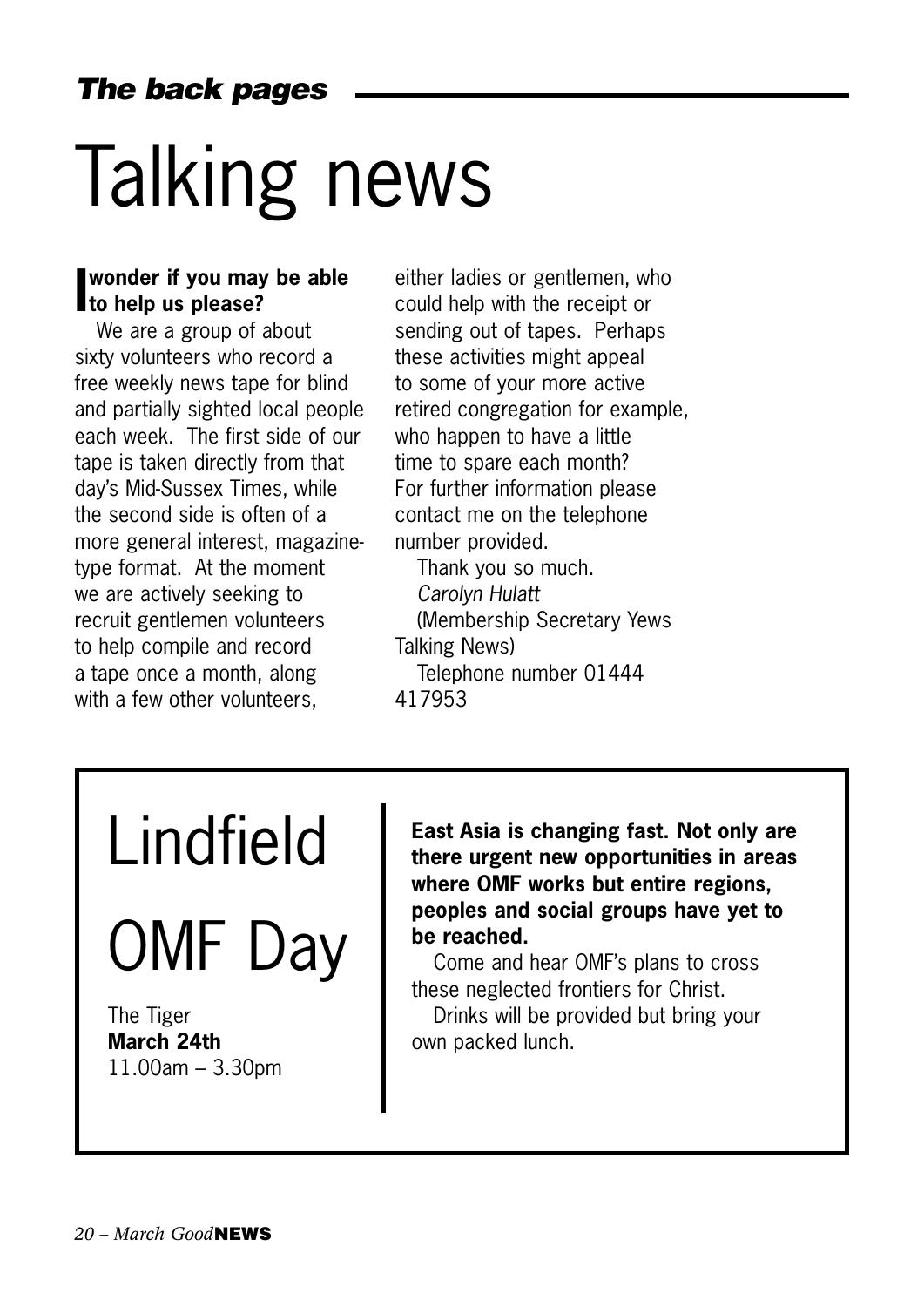## **Church activities**  \_\_\_\_\_\_\_\_\_\_ | Phonebook .

### **SUNDAY WORSHIP:**<br>9.30am Service for all the family, including crèche and Junior Church (Most weeks, children leave after 20 minutes for their own activities) Holy Communion (1st Sunday) 11.0am Morning Worship Holy Communion (4th Sunday)<br>6.30pm Evening Service Evening Service Holy Communion (2nd Sunday) Healing services as announced

### **PRAYER MEETINGS:**

| Mon | 9.30am      | An Hour of Prayer              |
|-----|-------------|--------------------------------|
| Wed | 9.45am      | Short Service of Intercession  |
|     | Thur 8.00pm | <b>Church Prayer Evening</b>   |
|     |             | (As announced)                 |
| Sat | 845         | Three Churches Prayer Meeting. |
|     | $-9.30$ am  | Venue rotates between the      |
|     |             | three churches.                |

### **REGULAR ACTIVITIES:**

| 6.30 <sub>pm</sub> | Boys' Brigade - Junior Section |
|--------------------|--------------------------------|
|                    | $(8-11 \text{ years})$         |
| 7.45pm             | Boys' Brigade - Company        |
|                    | Section $(11 + \text{years})$  |
| 10.00am            | <b>Stepping Stones</b>         |
|                    | (Parents and toddlers)         |
| 7.45pm             | In Touch (4th Tuesday)         |
| 2.45pm             | The Fellowship (4th Wed.)      |
| 5.30pm             | Zest 1:2, 3:4                  |
| 6.45pm             | Zest 5:6:7                     |
| 10.00am            | Pop-In (for coffee and a chat) |
| 8.00pm             | Church Meeting (2nd Thur.)     |
| 5.30pm             | Boys' Brigade - Anchor Boys    |
|                    | $(5-7 \text{ years})$          |
| 7.30pm             | Zest plus $(8+)$               |
|                    |                                |

House Groups normally meet 1st and 3rd Thursday

**The church is open Monday to Saturday from 10.00am to 12.30pm**



| Church (payphone):                                            |                              |
|---------------------------------------------------------------|------------------------------|
|                                                               | 01444 484620                 |
| <b>Boys' Brigade:</b>                                         |                              |
| Geoffrey Cocksedge                                            | 01444 474007                 |
| <b>Cradle Roll:</b><br>Sue Tester                             | 01444 482810                 |
| <b>Flowers:</b><br><b>Betty Billins</b>                       | 01444 484494                 |
| <b>Hall Booking Secretary:</b><br>Carol Walters               | 01444 457938                 |
| In Touch:<br>Sue Waller                                       | 01444 455047                 |
| <b>Lunch Fellowship:</b>                                      |                              |
| Wednesday:<br>Janet Drayton                                   | 01444 483621                 |
| Friday:<br>Gwen Hillman<br>Anne Parker                        | 01444 456963<br>01444 473519 |
| Magazine: Editor:<br>Val Cookney                              | 01444 440029                 |
| The Fellowship:<br>Jessie Green<br><b>Roy Billins</b>         | 01444 452708<br>01444 484494 |
| <b>Stepping Stones:</b>                                       |                              |
| Janet Goodenough                                              | 01444 417002                 |
| Transport:<br>Tina Elphick                                    | 01444 484440                 |
| <b>Youth and Children's Work</b><br>Co-ordinator:             |                              |
| Adrian Cookney 01444 440029                                   |                              |
| Zest Co-ordinator:<br>Clare Nibloe                            | 01444 484683                 |
| <b>Powersource Co-ordinator:</b><br>Dawn Walters 01444 441601 |                              |